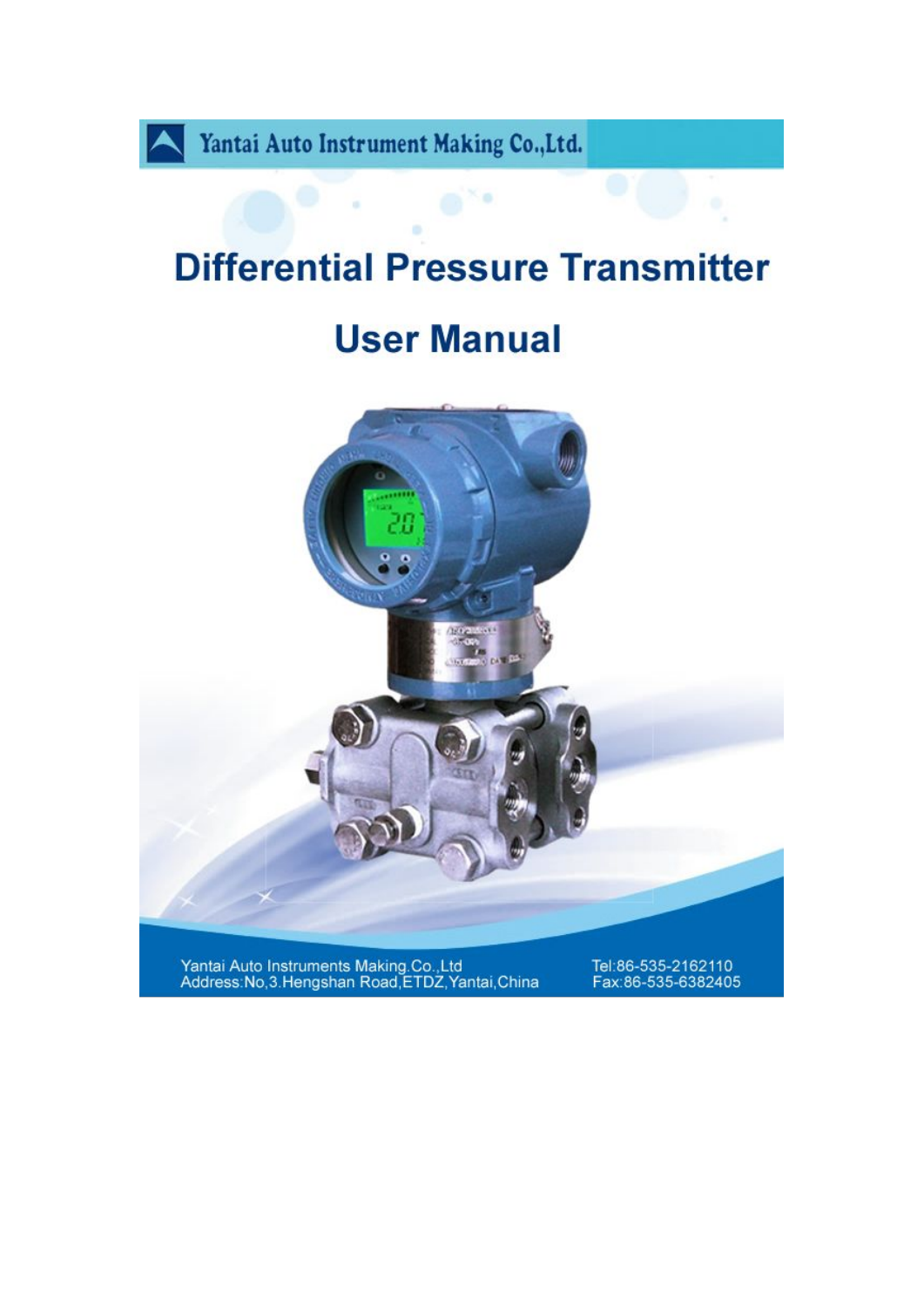

# ▶ First.Summary

Smart pressure transmitter is a new-type smart instrument researched and developed by our company along with some Internal companies under international advanced technology.

The meter has temperature and non-linearity compensation under micro processing technology,improved meter measurement accuracy and temperature feature,expanded range ration,added the function of intelligent configuration,further meet the reliable and stable requirement for industrial field.Key component and parts are imported and strict test is done before delivery.

The meter has advanced design principle,reliable product quality,variety, simple installation and usage etc features.

## $\triangleright$  Second Feature

#### **2.1 product feature**

■real-time to revise meter configuration in meter process:

Ex.adjust range (span), monitor variable etc.

■intelligent linear process pressure signal,insure reliability and accuracy of the measuring data

■on the circuit board there is reverse protect circuit,current foldback circuit,avoid circuit accidental damage.

■parameter store in E<sup>2</sup>PROM after configuration, remain unchanged ■high accuracy and reliability

■solid-state element, plug type electronic circuit board, anti-vibration ■anti-explosion structure, all-weather use

#### **2.2 Function and specification**

■range: see parameter selection table

■zero and span:

Adjust via span and zero button or Hart handheld smart terminal remote adjustment.

Zero plus or minus migration:

Zero minus migration,LRV must greater or equal-URL;zero plus migration,URV must less or equal than +URL.Test range must be greater or equal minimum range.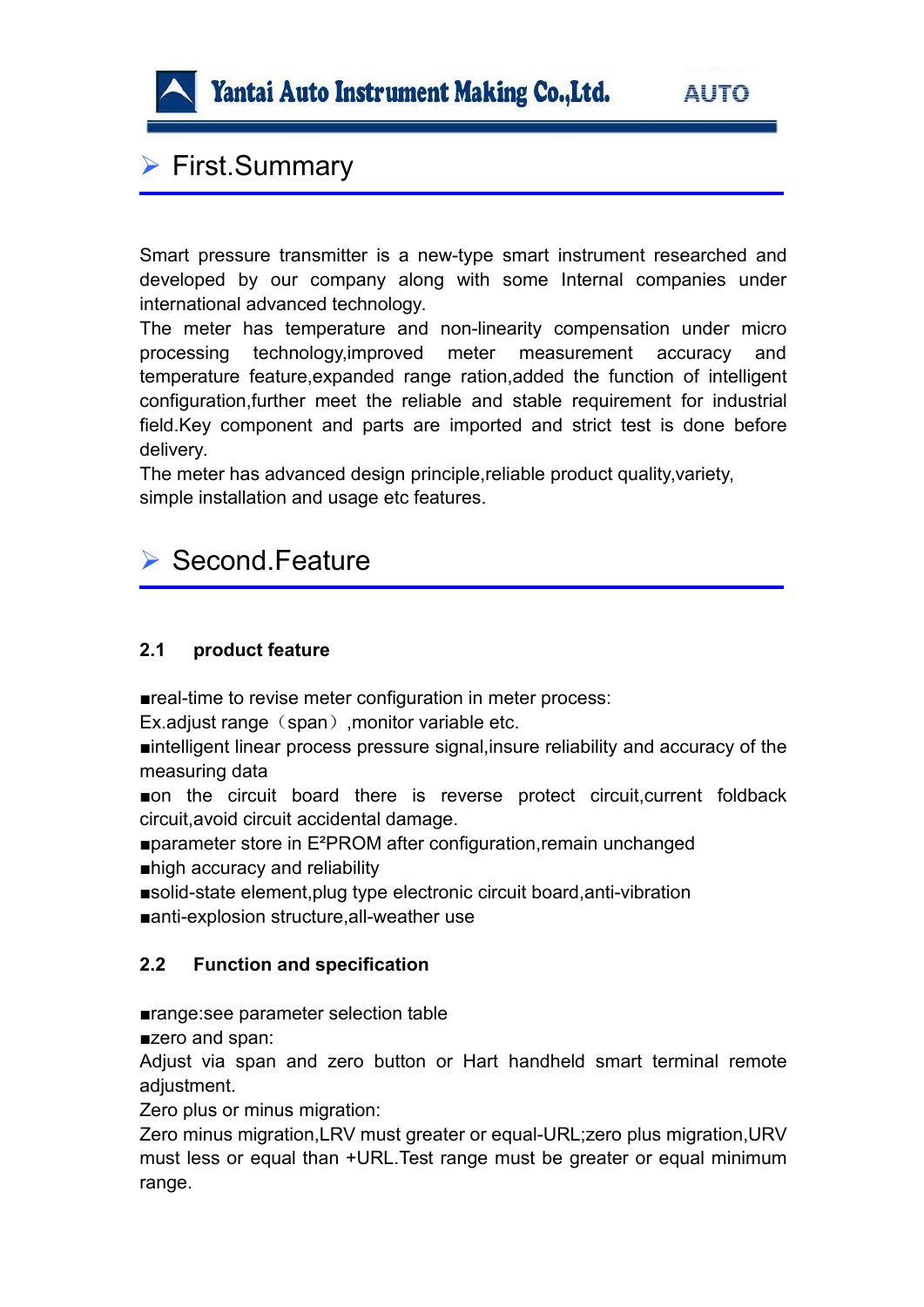

■output:

4-20mADC,linear or SQRT

Digital process variate super position on 4-20mA signal for Hart protocol.

■damping timing constant

Timing constant adjustment is possible,0.1second increase,from minimum to 16 second.

■environment temperature limitation:

General:-40~85℃

LCD header:-20~70℃

■process temperature limitation:-40~104℃

■storage temperature limitation:-51~85℃

■environment humidity:0-100%relative humidity

■dimension variation:lessthan0.01in<sup>3</sup>(0.16m<sup>3</sup>)

■static pressure:13.79Mpa

■over pressure limit:no damage for 0~13.79Mpa pressure on any side of transmitter

#### **2.3 performance**

(zero-based calibration range,silicone oil,316Lstainlesssteel isolation diaphragm)

■Max ref accuracy:±0.075%calibration range

■stability:6months,±0.1%URL

■environment temp influence:-29~85℃

Zero error:±0.2%URL/56℃

Overall error:(±0.2%URL+0.18%calibration range)/56℃

■static pressure influence:

Zero:range4~8,under13790kpa,±0.25%URL;range3,±0.5%URL.it is possible to revise zero

Error online via re-adjustment.

■vibration impact: at any axis upwards, under 200hz, 0.05% URL/g

■power impact:less0.005%output range/volt

■load impact:no load impact unless supply voltage changed

■electromagnetism/RF interference(EMI/RFI impact):

From20to1000MHz,field intensity up to30V/M,output drift less than 0.1%of the range

■installation impact:

Max zero drift is linH2O(0.25kPa).It is possible to revise all zero drift.no impact on range.

#### **2.4 transmitter structure material**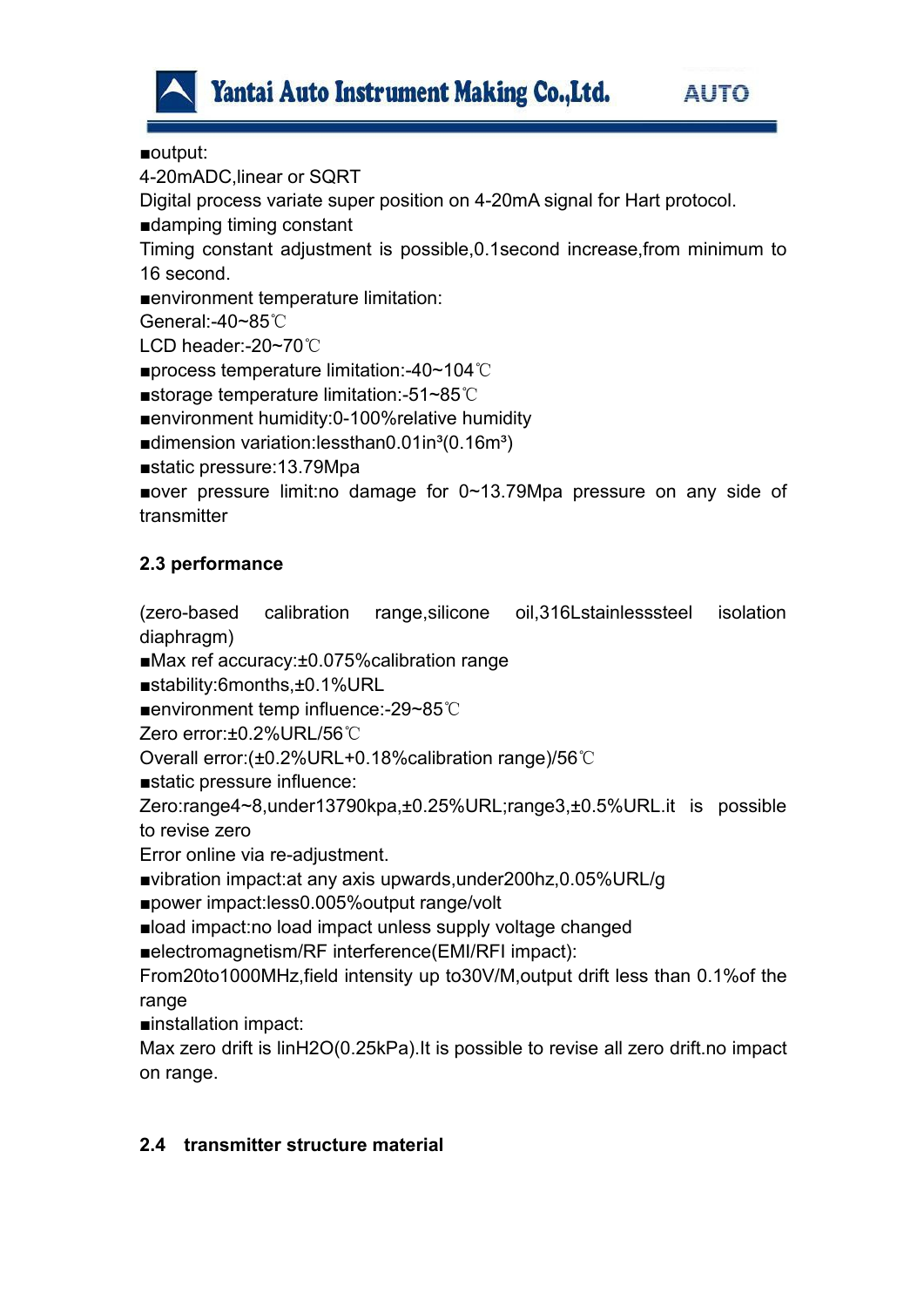

■isolation diaphragm:316Lstainlesssteel,HC,Monel,tantalum ■vent:316stainlesssteel,HC,Monel ■flange and adaptor:316stainlesssteel, HC, Monel

■wetted"o"rings:fluororubber

■fillfluid:silicone oil

■bolt:316stainlesssteel

■electric housing:low copper alloyaluminum

# $\triangleright$  Third. Work Principle

Smart circuit board used advance integrated circuit and SMT technology,make switching and processing circuit concentrate on one circuit board.

Microprocessor of transmitter control the wok for A/D and D/A conversion module,has digital communication and self-diagnose function.

Microprocessor controlling A/D conversion module take sample and transfer for the analog signal from sensitive element, transfer into digital signal.

Microprocessor process the digital signal including signal linear,temperature compensation,engineering unit conversion etc.

It also has the function of characterization,range,damping time etc.

E²PROM store all the configuration and tuning parameter,stored parameter will not miss even meet outage because of its non-volatile storage feature.



 $\triangleright$  Fourth .Installation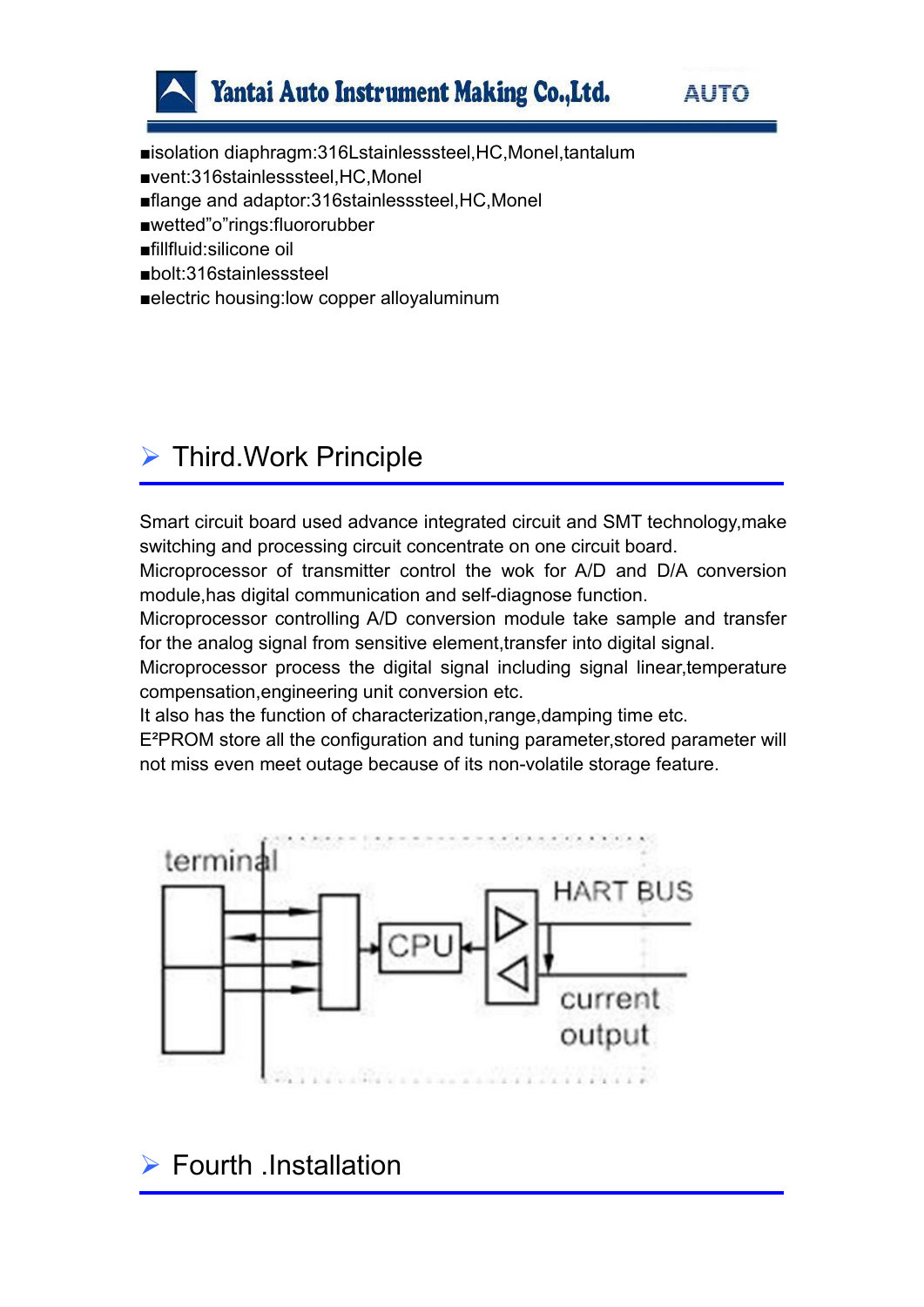

Flow or liquid measuring quality,to a large extent depends on the transmitter and the pressure pipe of the correct installation.Flow measurement accuracy,the correct installation of a measuring element is also important.

Taking into account the processes and economic factors,flow or liquid transmitters often only be installed in harsh environment.However,the transmitter should be possible to install in a temperature and accommodation gradient and temperature fluctuations in small places,to avoid vibrations and shocks.

## **1. Install**

If directly installed transmitters at the measuring point,can be support by the connecting pipe.Can also be installed on the dial or on the mounting bracket which is installed on the 2"pipe.

Transmitter flanges connecting hole is 1/4-18NPT(taper pipe thread);and flange connecting is1/2-14NPT.Unscrew the screws of the flange joint,the transmitter easily from process pipes apart.Two flanges connecting holes center distance 54mm(21/8"), the connecting tube can be directly installed in France.Rotate the flanges contact can change the space to a distance of 51mm54mmor57mm(2",21/8",21/4")in three sizes:((high span transmitter such as6,7and8center a little wide fear.Because they fear is more than standard of54mm center two flange,not available to connect with a standard three valve manifold.

To ensure that the flanges to be sealed shall be in accordance with the following steps to install,hands tighten the two screws,then using a wrench,tighten the first screw up.

Transmitter ontology can turn in the flange,as long as you keep the flange interface is vertical,rotate the transducer ontology cannot cause the change of zero.If the mounting flange(for example,in a vertical pipe flow)must be caused due to the different connecting pipe height hydraulic head, the influence of the need to zero.

## **2.pressure conduct pipe**

Transmitter relative flow of the pipes properly installed,depending on the test medium,the following circumstances should be taken into account to determine their best installation location.

1.Corrosion or overheating media can't contacts transmitter.

2.To prevent slag in the pressure tube with sediment

3.two pressure pipe of the hydraulic head should be maintained in balance.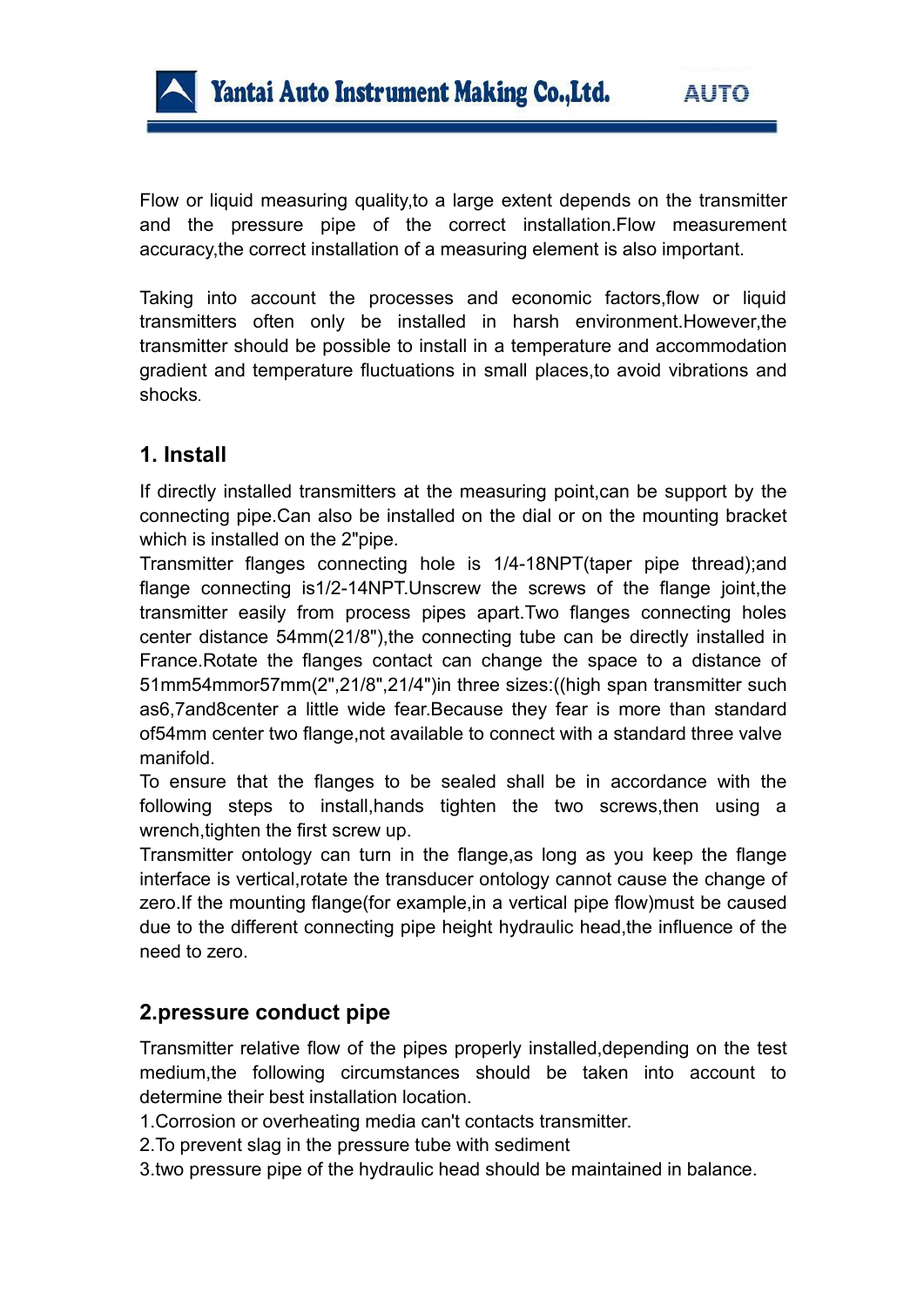

4.Pressure pipe as possible possible short.

5.pressure pipe should be installed in small temperature fluctuations and temperature gradients places.

Measurement of fluid flow,pressure would be installed in the process piping on the side,to avoids lag deposition.Transmitter should be installed in the side or the pressure of population below,so that the gas released into the process piping.

Measurement of gas flow,pressure would be installed in the process tube top or on the side. Transmitter should be installed in the side or the pressure of the population,so that the fluid released into the process piping.

Measuring steam flow,pressure would be installed in the flow pipe side.Transmitter should be installed in the side or the pressure of population below,so that the cooling fluid flows to pressure pipe.

Use side vent/drain valve of the transmitter,take the side of the mouth should be installed in the pipeline pressure,working medium is liquid,vent/drain valve on the top.

In order to eliminate gas,gas for working medium, the drain valve should be in the following,

In order to eliminate effusion.The flange turn180degrees.Can change the side vent/drain

Valve of the upper and lower position.

Note,when measuring steam or other high temperature medium,should not make the transmitter operating temperature more than the limit,is used for steam,pressure pipe shall be filled with water,in case of contact with the steam in the transmitter,due to the volume change of the transducer is small,don't need a condenser.

Transmitter connected to the measuring medium inlet pressure transmission line is the Taking pressure to the transmitter.In the transmission of pressure may cause the error for the following reasons:

1.The leakage

2,the friction loss

3, the liquid product set gas pipeline (pressure head error)

4,product set liquid gas pipeline(pressure head error)

5,the two pressure between the tube and the change of the temperature difference caused by density(pressure head error)

The method of reduce error:

1,the pressure pipe short as far as possible

2,to measure the liquid or steam,pressure piping to connect up to the process piping,the

Slope is not lessthan1/12.

3.Lead to gas pressure pipe to connect down,the slope is not less than1/12.

4.Liquid flow pipeline survey points lower,gas pipeline are higher.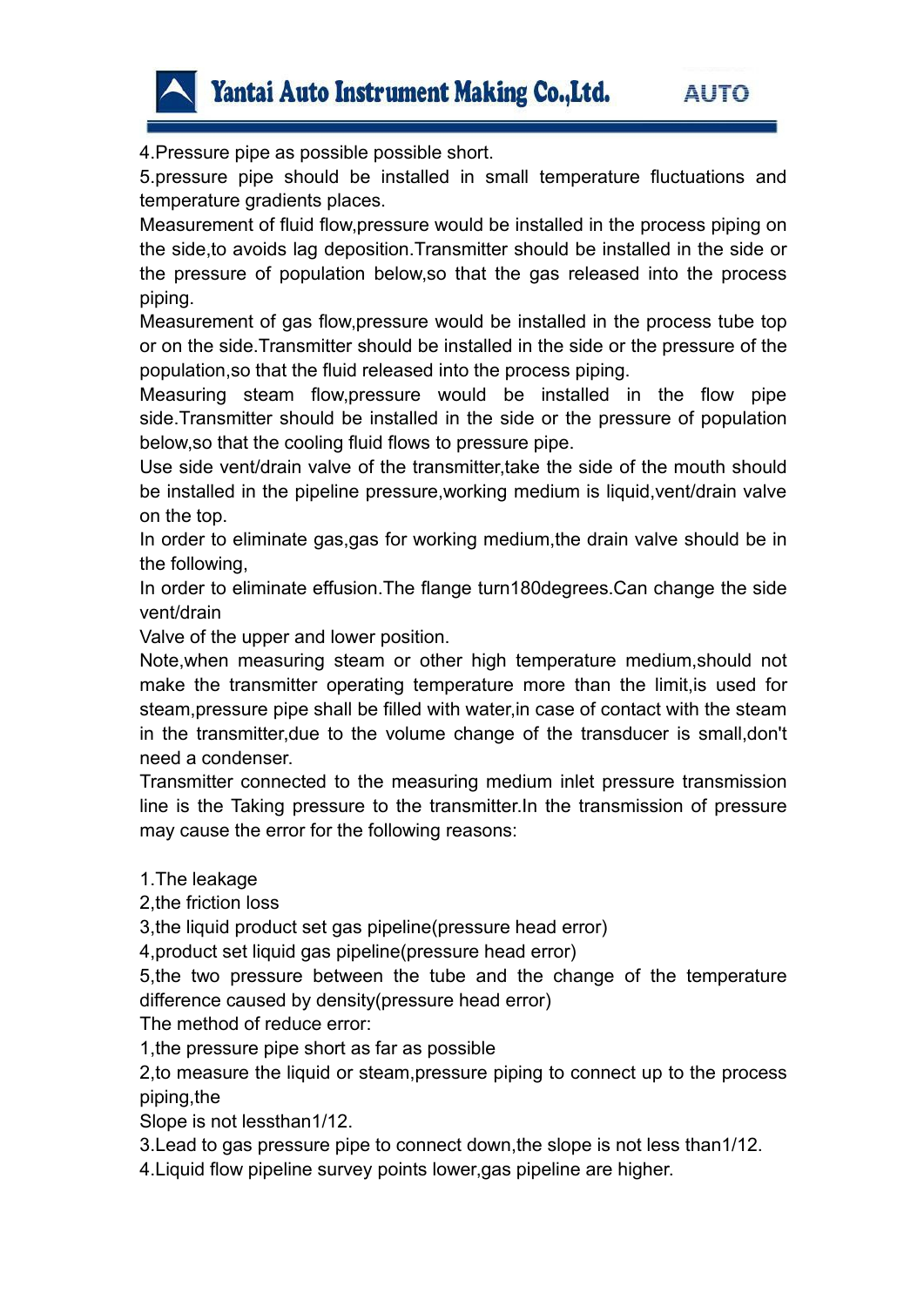5,the two pressure pipe should be kept the same temperature.

6.In order to avoid friction,pressure pipe diameter should be big enough.

7.Ensure that all of the gas from the fluid pressure pipe excluded.

8.When using the isolation liquid,two pressure pipe liquid level should be the same.

9.the use of injection system,injection system should be close to the process piping as far as possible to take pressure.Purification after the size off low at the same time,the length of pipe to the transmitter,to avoid injection fluid through the transducer.

10.To ensure that the intensity of the induced pressure pipe has enough to endure the rated working pressure.

## **3.connection wiring**

Power-the signal terminal is located in the electrical wiring within the shell side.Wiring,the plaque can be marked with"wire side"on the other side of the lid,the upper terminal is power-signal terminal,the lower terminal for testing(experiment)or indicator of terminals.The test terminal is the same as the power-signal terminal4-20ma DC current signal;It is used to connect indicating instrument or test.Power supply is a signal to the transmitter,do not need additional line.Note,don't put the power-signal received first test (experiment),otherwise,it will burn out diode.If one thousand burnout,to make the transmitter to work properly,can connect the two test terminal.

Signal line does not require shielding,but with two twisted wire works best.Do not signal line together with other power cord out through conduit or trunking,nor in the vicinity of power equipment through.

Electrical wiring hole on the housing shall be sealed or plugged(seals),to prevent the water in the electric case, if the hole is not sealed wiring, electrical casing should be installed down to the drain

Signal lines can be floated or any point in the signal circuit grounding.Transmitter shell can be grounded or not grounded.Power supply voltage requirements is not high,the power supply voltage fluctuation in time1v.the impact on the output signal can also be ignored.

Because of the transmitter is grounding capacitive coupling,check the insulation resistance can't use high voltage megohm meter.Line inspection only apply mutatis Mutandisto no greater than 100v voltage.

4-20maDC output current in the transmitter,no more than 30maDC.

#### **4.the dangerous sites to install**

To keep the installation of the transmitter explosion-proof function,must pay attention to the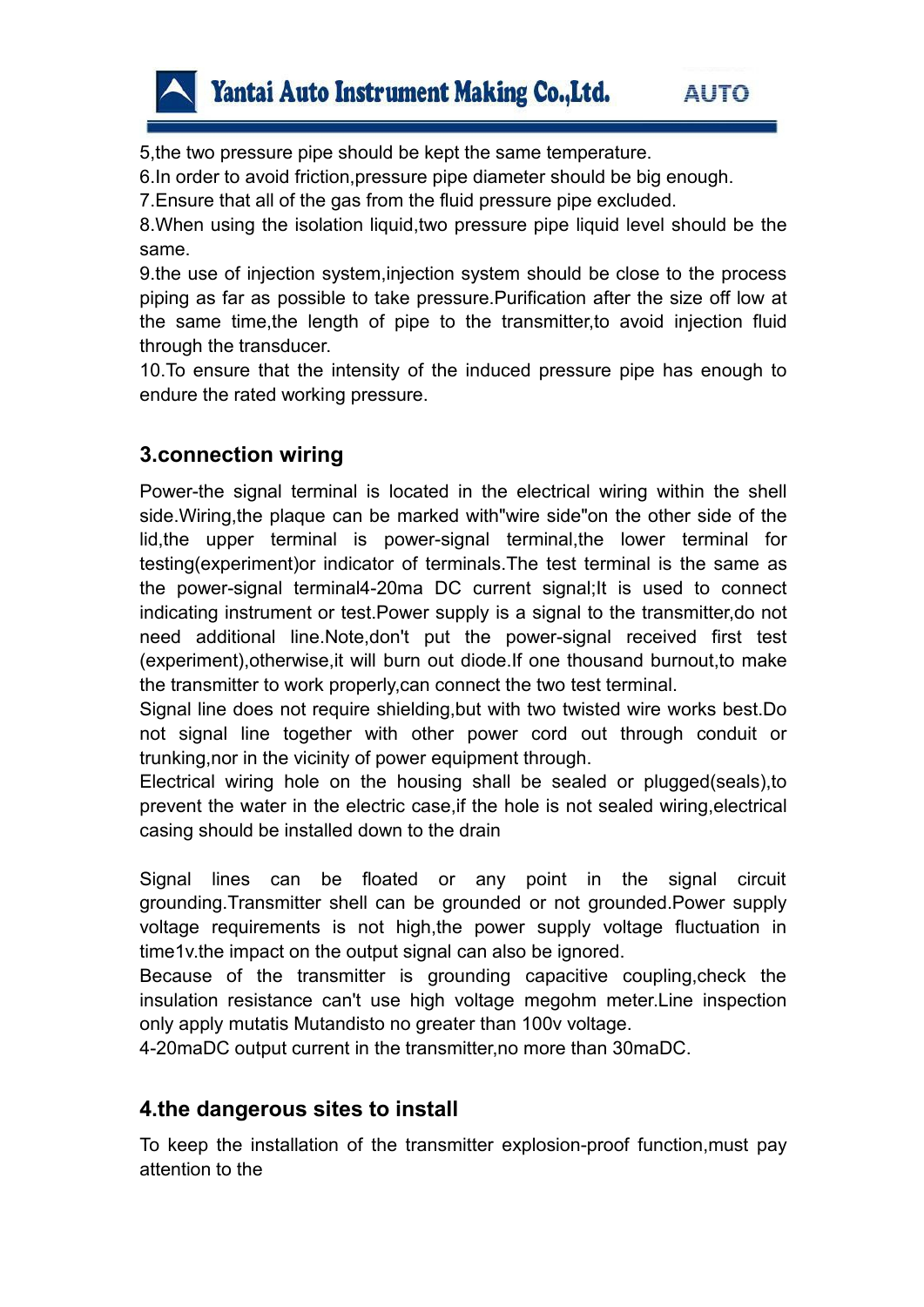

subordinate.

1.The lid must tighten with the hand,may not damage the thread.

2.The sensitive parts of shell screw-in electrical shell at least six circles.

3.The wiring holes must use appropriate packing seal

4.If a connection hole on the shell need not,must use the threaded metal plug plug,screw in at least six times.

5.The shell of road side and electrical wiring between lateral sealing layer is allowed to damage,terminals must be in good condition.

6.Good range and zero adjustment collar.



Install  $(media is gas)$ 

Measuring the steam,the steam cannot pass into the transmitter.When cleaning close the cut-off valve,to again filled with water before use.

# $\triangleright$  Fifth .operation instruction

## **1. Wiring diagram**

Connection circuit shown in Figure IV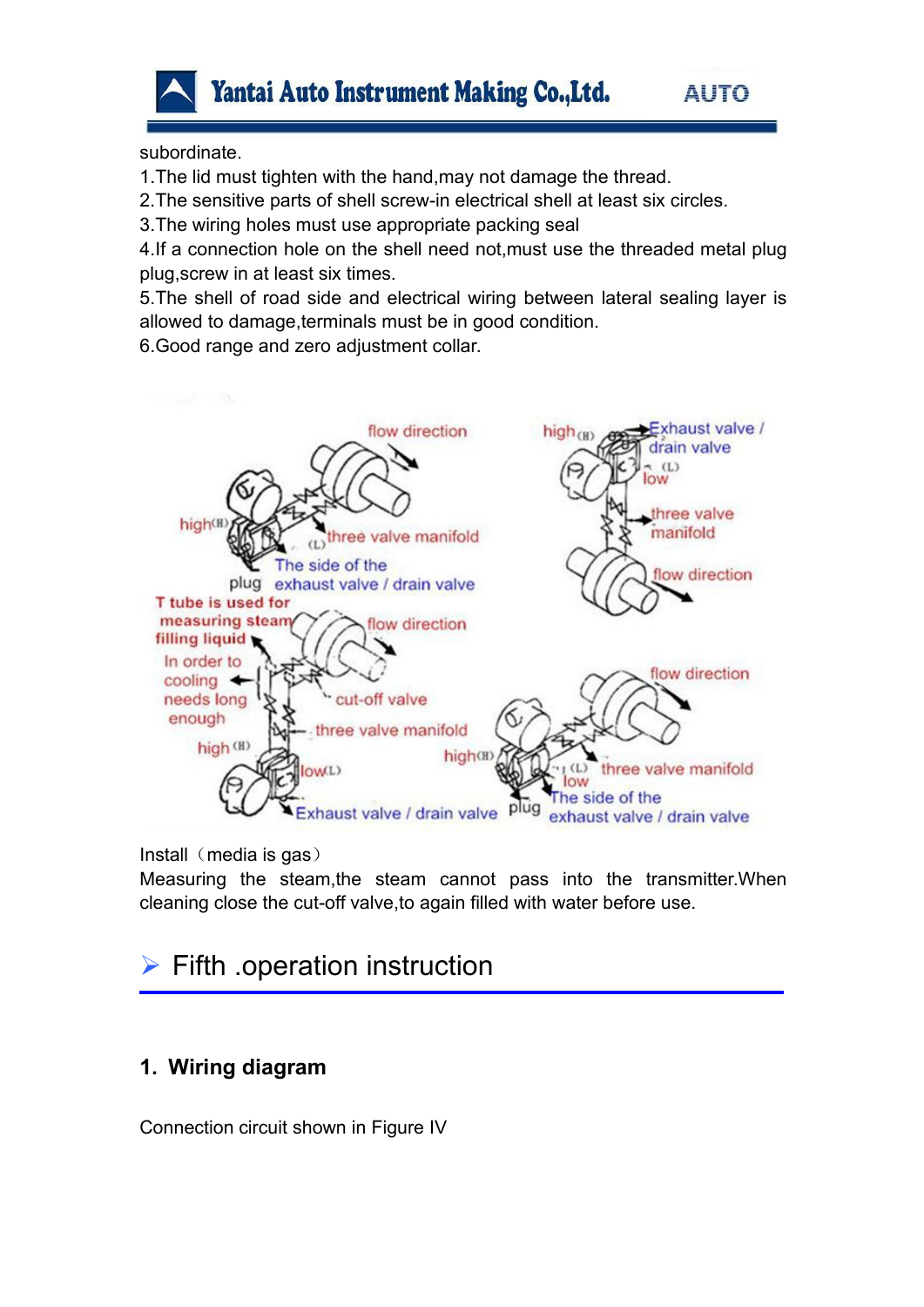





Figure,PUS for 24V power supply,TX for two-wire transmitter.As shown in Figure IV.LR is the load resistance,allow load resistance as 230~600Ω. In fact,the power,the transmitter and the load resistor can be connected in any

order.

Loop can be in series across the resistor shunt ammeter or voltmeter

The handheld terminal cannot be directly connected across the two ends of the power supply, but can take on both ends of the field(A,B), can also be connected across the load resistor(B,C)(in both cases,the power supply circuit to go through powered)

## **2.Handheld devices debugging method**

(1).Starting Communications

HT388 Self Inspection Pls wait

After the transmitter,power supply,250-ohmload is connected properly and HT388,press interface "on/off" button, to make it work.Each time you turn on,communication interfaces make self-test in order.After the self-test finished,the communication interface to start inquiries transmitters,such as found on display:

**YYYtransmitter** Station No.r=XXXXXXXX Press Key Enter continue

At this moment,press the"Start"key to enter the main menu."YYYY"would be replaced by the product number,otherwise prompted two lines"\*\*\*\*",both mean transmitter have been found,it can communicate now.

In order to make our production and proliferation of silicon and capacitive series OEM smart enlarged version in line with other companies,in this menu,press a"Modify"key and pop-up menu,then use"←""↑"key to change the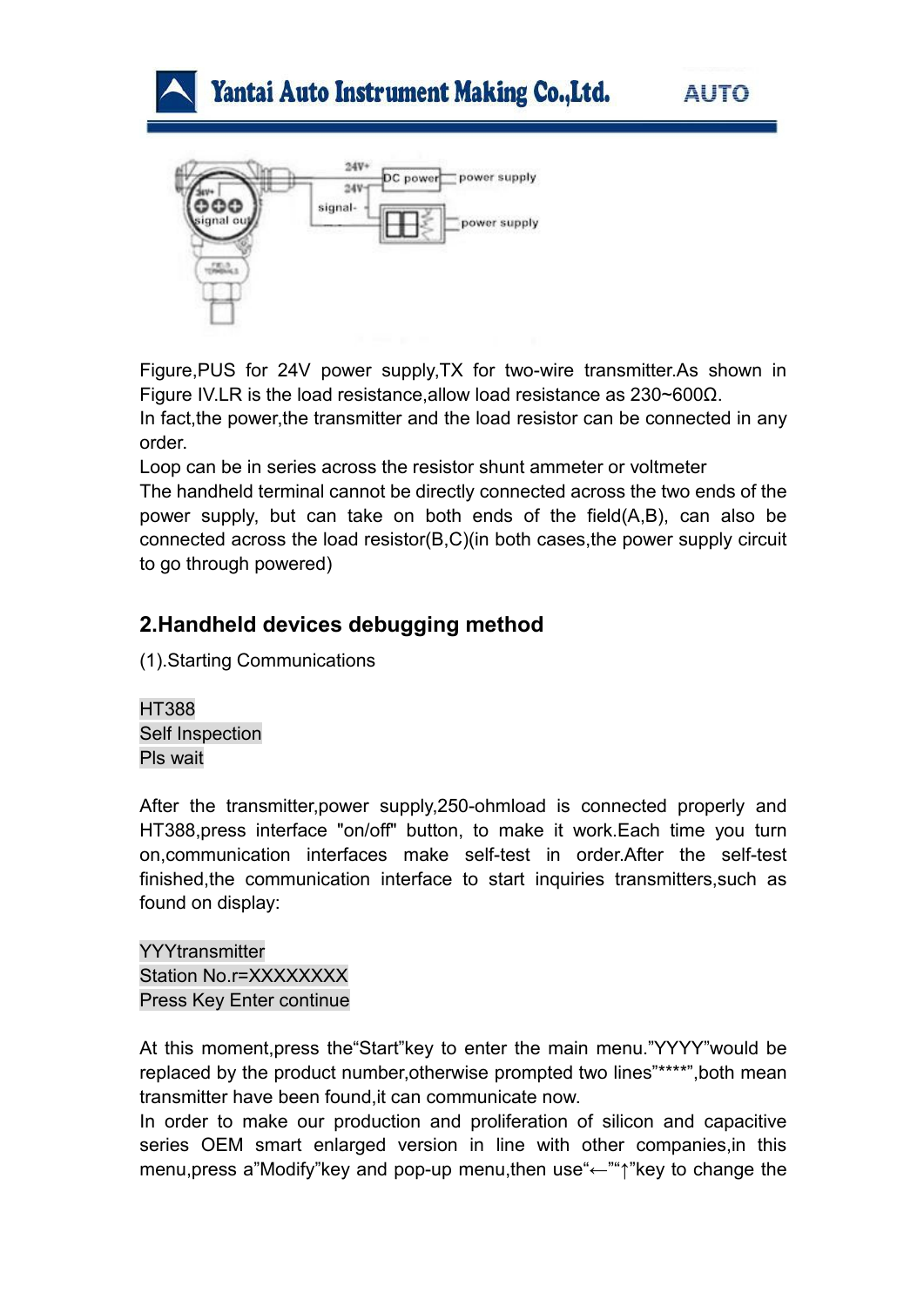

first digit,use"→""↓"key to change these cond digit,this double-digit range are 0,1,2,3,4,5,6,7,8,9,A,B,C,D,E,F.

Pls select function 【1】 1.test2.configration 3.format Press Key Enter continue

After press the number keys, then press the Enter key to enter the corresponding main menu.

If the interface could not find the transmitter,then show the following warning:

warn: cannot communicate 0-15 Communicate by Station No. Press key Enter continue

At this moment,move the cursor with"↑↓"key,then press the"Enter"key

Searching transmitter Short For.Address 【X】 Press Key Enter continue

The range of"X"is:0,1,2,3,4,5,6,7,8,9,A,B,C,D,E,F.Total 16sections address (Note:When the short address format is 0 , its output 4-20mA. The rest is locked in 4mA to prepare for more than one and then the selection,the rest is locked in 4mA to prepare for multi-set use;

When the short address format is not 0,search time will increase differently.

(2).Test

Test function includes transmitter test and loop test.

The purpose is to verify the transmitter,interfaces and circuits are working properly or not.

In the main menu,press"1"and"Enter"key to enter.

Test function Transmitter test Loop test Quit continue

Move the cursor to all options,and then press"Enter".Press the Escape key to return to main menu.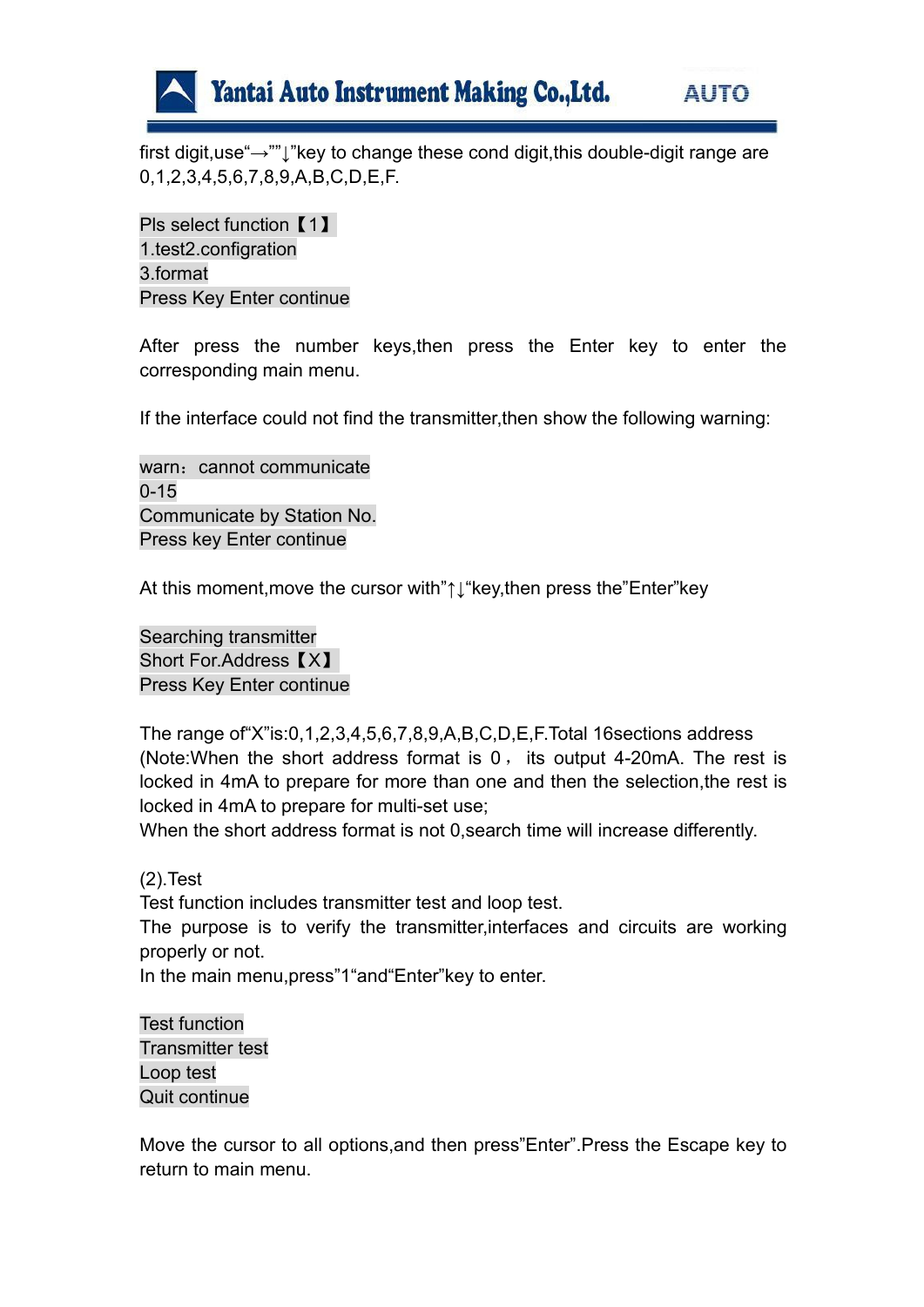

a.Transmitter Test

Under testing of transmitter Pls wait Transmitter test pass (Fault) Press key Enter continue

When the transmitter is suddenly unable to communicate,the interface will prompt "communication is interrupted"(Besides Searching short address format are the same.)

b.Loop test

Warning: Pls set loop as manual Press key Enter continue

Loop test can confirm the transmitter output,the integrity of the circuit,and access loop recorders and other equipment.This message prompts the operator,loop should be set to manual operation.

Input current value 【XX.XXX】mA Press key Enter continue

After the input current value with the keyboard,press"Enter:key. If the current value is less than 3.875 mA or greater than the input 22.000mA, the interface is transferred to the current value of the transmitter is limited in this two number.

Trimut put the same as this,it will not be repeated

Output current value 【XX.XXX】mA Amend quit

Modification means changing the current value at present,and therefore return to the previous screen,prompts to re-enter.If exit the loop test function,suggesting as the picture below

Warn: pls set loop as automatic Press key Enter continue

Press"Enter"key,exit the loop test function.Return to the main menu of test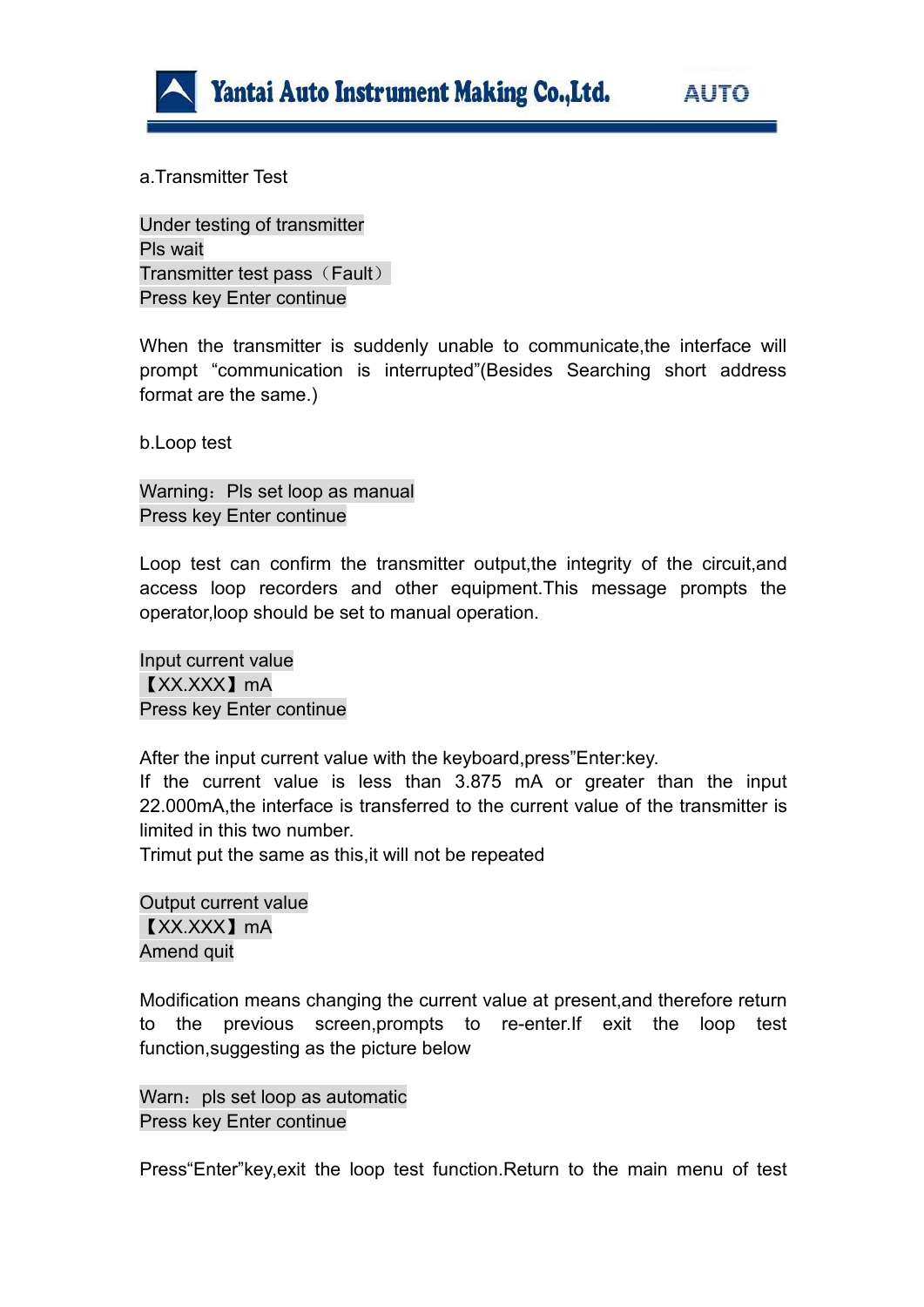

function,the output of the transmitter back to normal.

Note:When the HT388 interface was detected transmitter for two lines"\*\*\*\*",maybe this menu cannot be given by HT388.

#### c. Configuration

Configuration means setting the transmitter parameters,which determines the transmitter how to work.In the main menu,press"2"and"Enter"key to enter the configuration function.

Configuration function: ●parameter related to output Parameter not related to output Quit continue

Move the cursor to the option,then press the"Enter"key. Press the Escape key to return to the main menu。 Output-related parameters: Display units,4and20mA set point(Adjustment span)linear or square root output,damping Output-not related parameters: Station number,descriptor,date,and information etc.

1Changes the output-related parameters 1)Select Display Units

Pls select project unit 【XXXXXX】 Press Enter key continue

Change the output value of the unit by pressing↑↓,

The engineering units as following etc one hundred kinds, but for each instrument can only support limited several unit, pls choose carefully: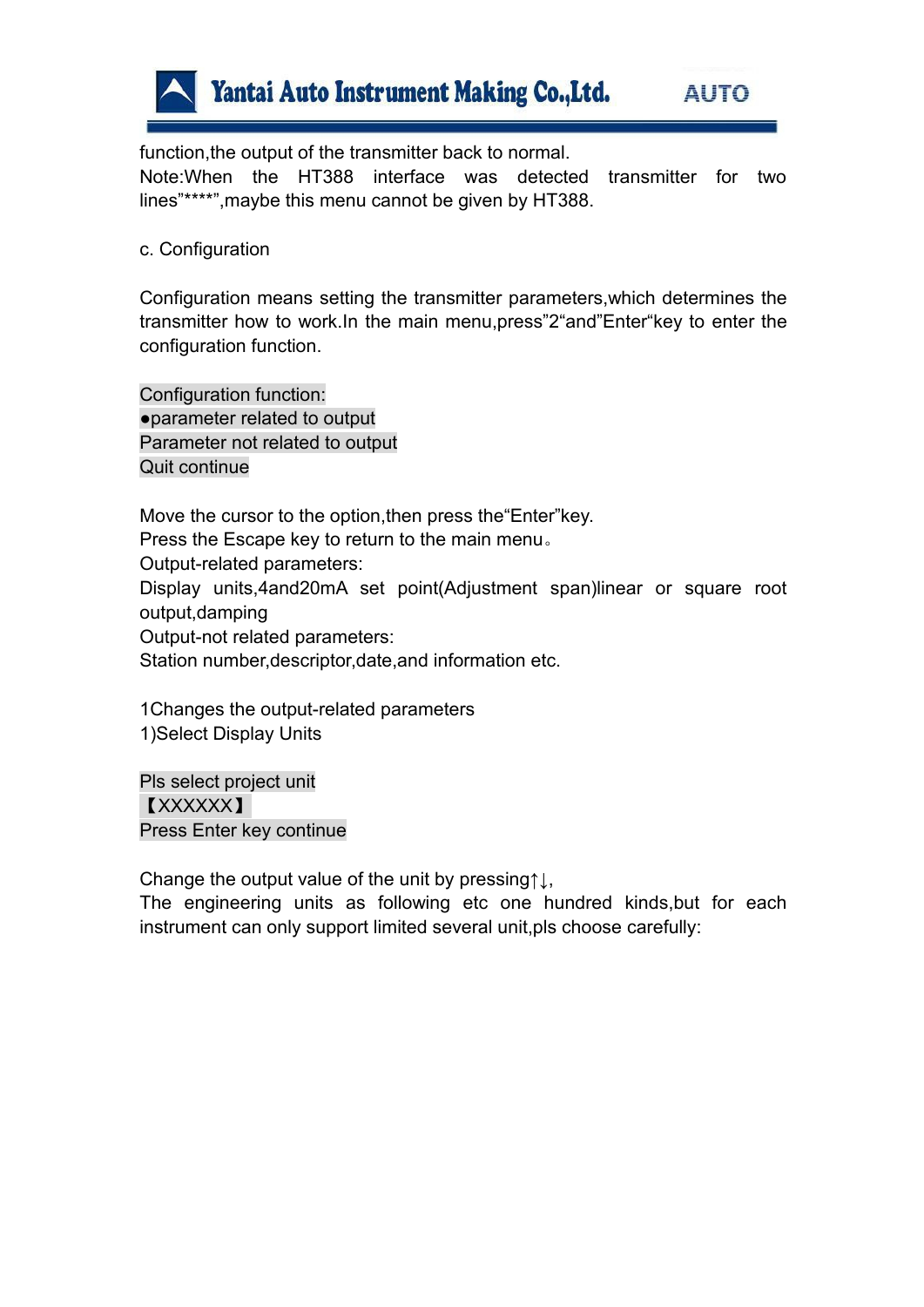

(1) MPa (2).InH2O(3).InHg(4).FtH2O(5).mmH2O(6).mmHg(7).psi (8).bar (9).mbar (10).g/sgcm (11).kg/sgcm (12).Pa (13).kPa (14).Torr (15).Atm (16).ft3/MN (17).L/min (18).IGL/mn (19).m3/hr (20).ft/S (21).m/S (22).gal/S (23).MiGL/d(24).I/S(25).MilL/d(26).ft3/S(27).ft3/d(28).m3/S(29).m3/d (30).iGal/h (31).iGal/d (32).℃ (33).F (34).R (35).K (36).mV(37).<sup>Q</sup> (38).Hz (39).mA (40).gal(41).liter (42).Imp gal (43).m3 (44).ft (45).m (46).bbl (47).in (48).Cm (49).mm (50).min (51).S (52).hr (53).day (54).NO (55).cpoise (56).u Simen (57).%(58).V (59).pH

Press"→"and Enter key to enter zero range adjustment. 2)Modify transmitter span range

Zero and span value S=XXX.XXunit Z=XXX.XXunit Continue revise

One of the most common configuration modification is to adjust the set point transmitter's 4-20mA.

If the interface to modify span,press modifier keys(press"Enter"and"→"to enter the next step"←"return to previous.As below.)

Tips follows:

Modify zero and span value ●input by keyboard Set by standard source Press Key Enter continue

Using the keypad adjust the span: Press Enter,show:

Zero(span)pressure value 【XXX.XX】unit Continue revise

Press the Enter key,

Display parameters unchanged.Press the Modify button,the screen prompts:with letters in paren theses input values needed

Input zero (span) pressure value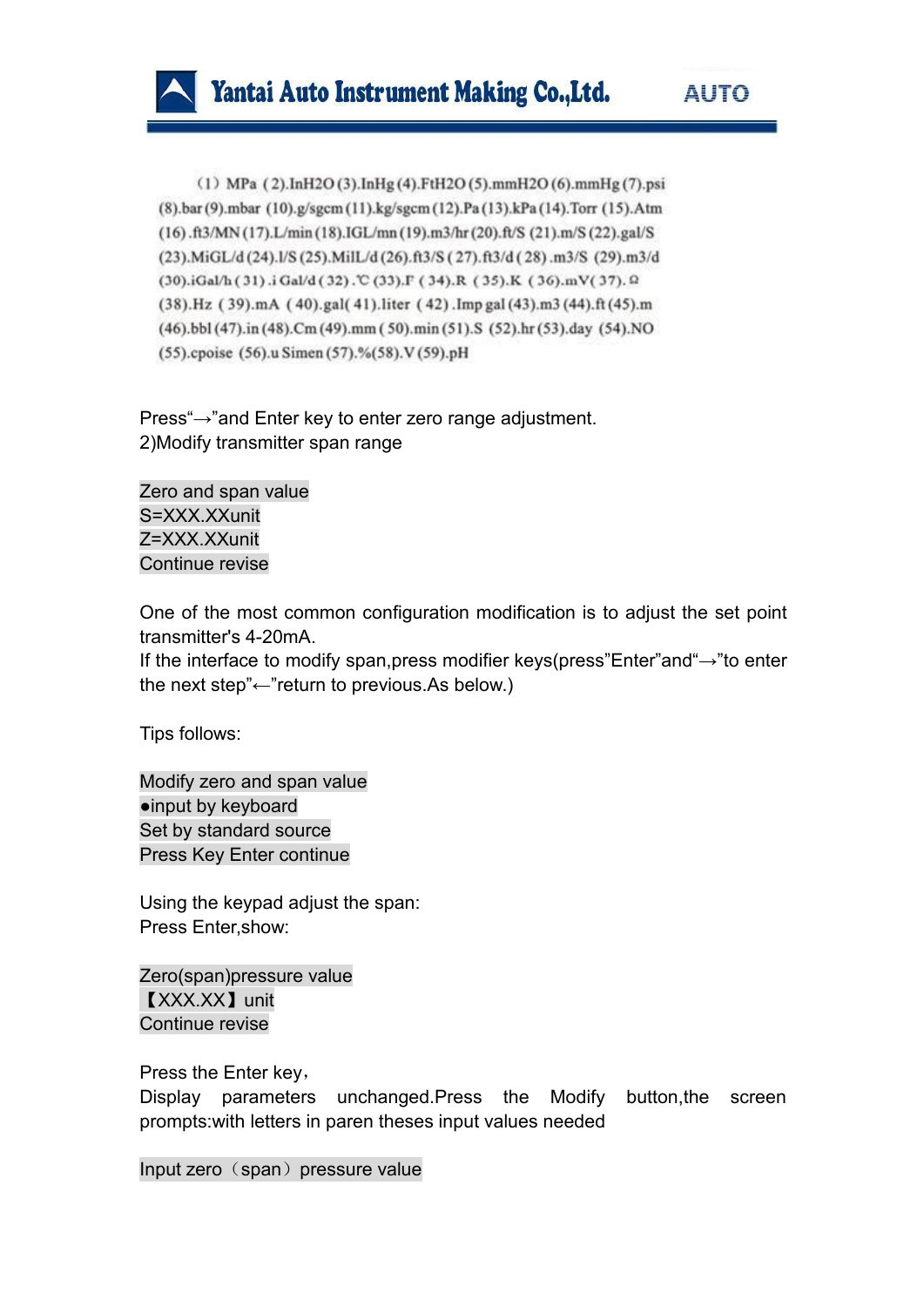

【XXX.XX】unit Press key Enter continue

Press←",move the cursor to the left,for correcting the wrong numbers. ■Adjust span by using the standard value input source

Reading zero (span) pressure value 【XXX.XX】unit Revise quit

Press the Escape key,the zero ( span)does not change.Press the modifier key, zero (span) will be modified to the new value (when the zero changes, span will shift).

When zero and span modification is completed,automatically go in the output in the form of menu.

3)Change the Output Type

Select output type 【Lin/Squ】 Press key Enter continue

Press"↑""↑", when the required output type appears, press "Enter", enter damping menu.

Note:When the HT388 interface was detected transmitter for two lines"\*\*\*\*",maybe this menu cannot be given by HT388. 4)Enter the damping value

Damping 【XX/XX】second Continue revise

To change the current damping value by modifying key

Input damping value 【XX/XX】second Press key Enter continue

After entering the new data,press the Enter key to return the configuration main menu.

Note,Parts of There are some

Smart transmitter damping is discontinuous volume

This means that the damping value of the transmitter , which HT388 gave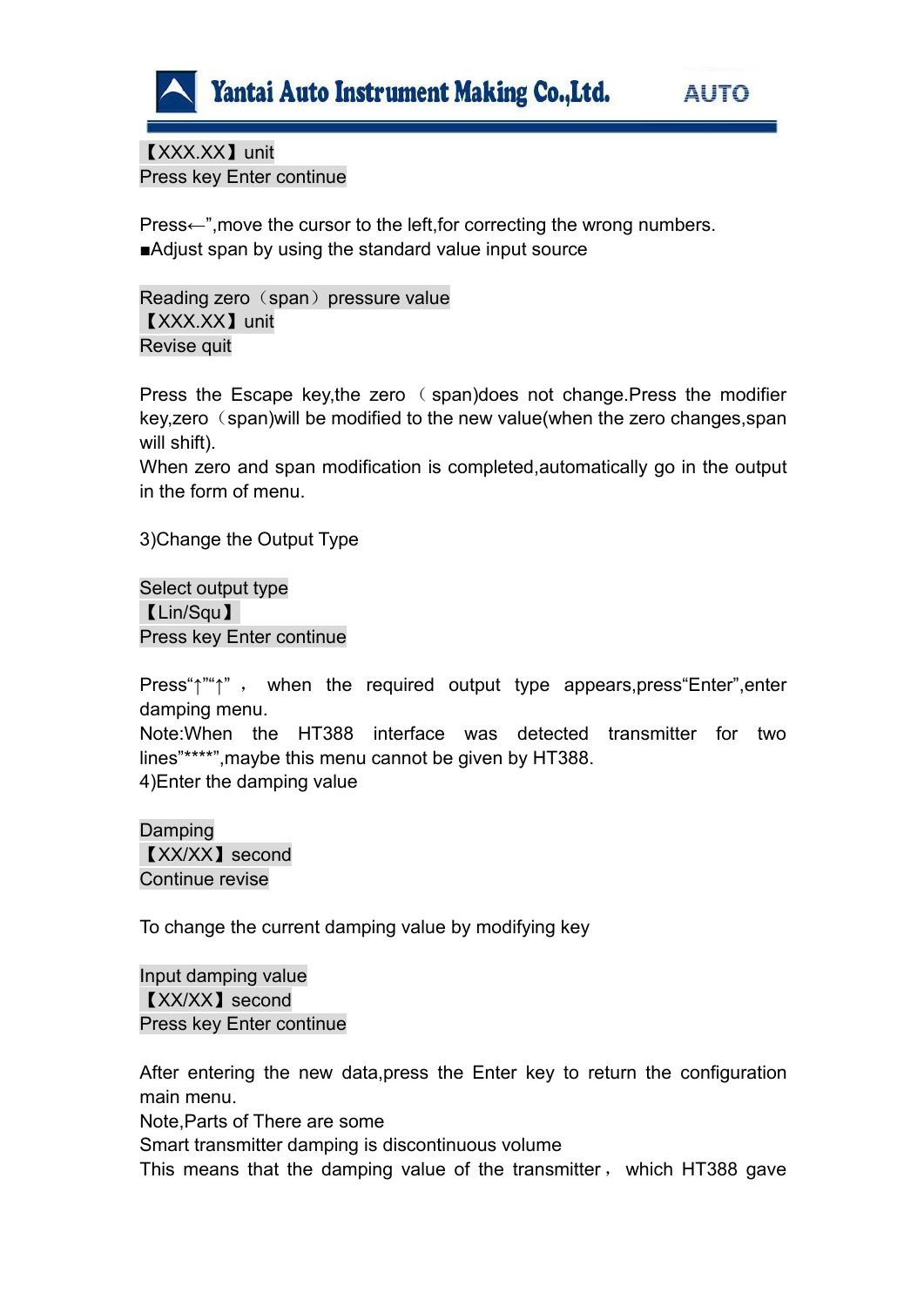

him,will be accepted as more recent values.

2Change the transmitter output irrelevant information

Station No. 【XXXXXXX】 Continue revise

Press"Enter"and"→"key to enter next step.Press the Modify button,show as below:

Pls input station no. 【XXXXXXX】 Press key Enter continue

Down as follows: description, date, information, instruction sheet, flange material,o-ring materials,exhaust drain Valve material,fill fluid,diaphragm material, the number of remote devices (When you choose "no", the

Following will be skipped.),Remote device form,remote device irrigation red liquid,Diaphragm material.

Which descriptors and input method information with station No.,.The choice of instruction sheet , flange material,o-ring materials,exhaust drain valve material,fill fluid,diaphragm material,the number of remote devices is the same as unit.The modification of date:

date

【XXXX】year【XX】month【XX】date Continue revise

To change the current date by modifying key

Input date 【XXXX】year【XX】month【XX】date Press key Enter continue

After entering the item,shown figures(1984?047)is flashing.←minus5↑plus1 →plus5↓minis1(month,day are same as)After completing input,press Enter button for 2second and release,digits for the months tarts flashing,it means you can change.After completing input,press Enter button for2second and release,digits for the day starts flashing,it means you can change.After completing input,press Enter button for2second,enter the information menu. Note:Above mentioned information,some contain only apart of the transmitter,even some models delete part of them directly.Meanwhile all of the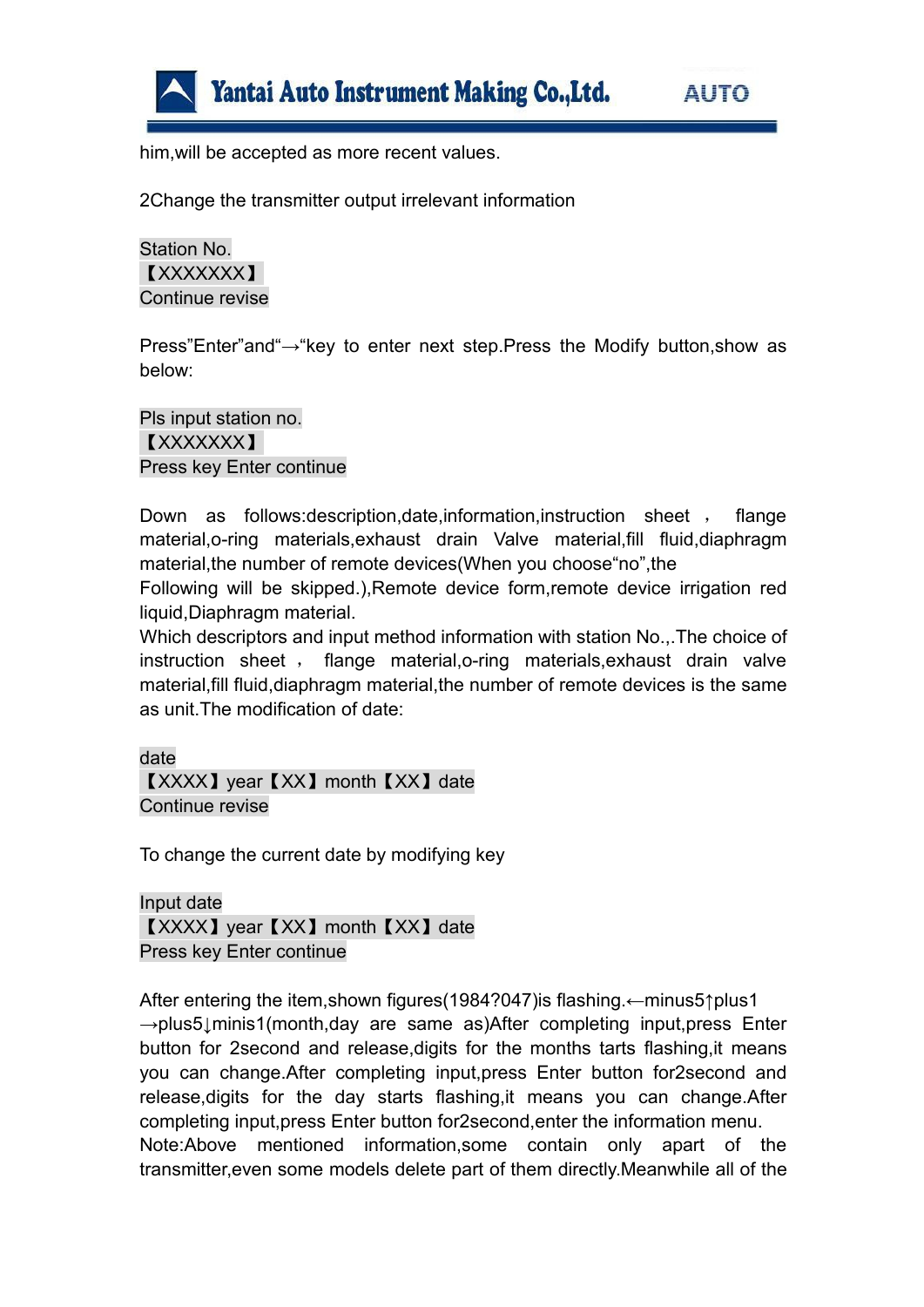

above information is memory,without any relationship with the transmitter output.

#### .LCD Display Function Overview

Users can set variables and decimal places displayed by LCD through the configuration software. Please refer the setting part "instrument configuration"→"output characteristic".

LCD supports double variables display. The showing variables users can set include "current", "main variable percentage", and "main variable". And each variable can be independently set to display decimal point position "0", "1", "2", "3", "3",

If two showing variables value are same, LCD only shows one variable. Otherwise, two variables will be alternately displayed by 3 seconds intervals.



Figure1-1 All Lights Showing of LCD



Figure 1-2 Current Showing





Figure 1-4 Main Variable Showing

Other display directions are as follows: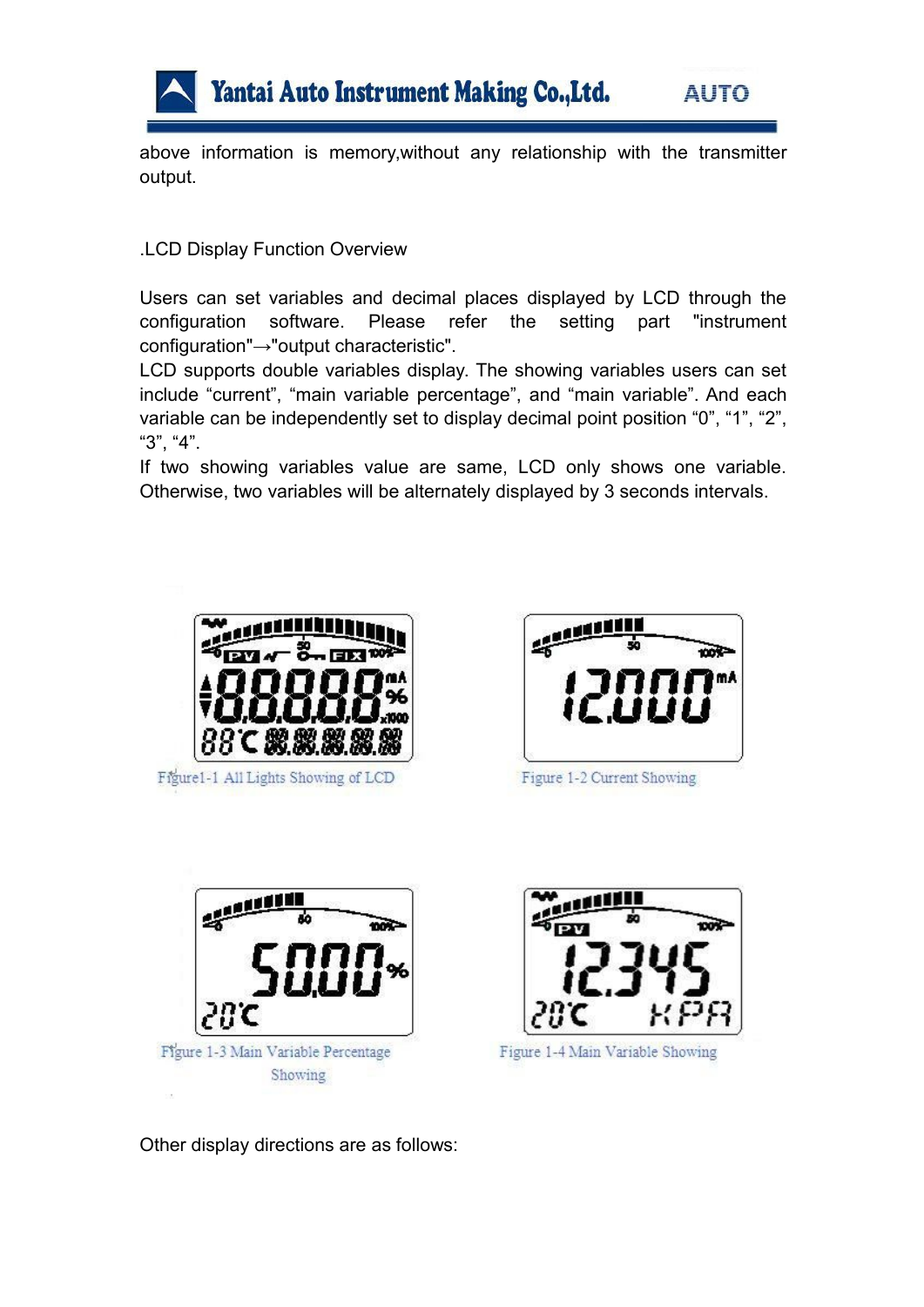

1). "A  $\rightarrow$  " means "communication status".  $\leftrightarrow$ 

- 2). "" means "square root output". +
- 3). "FIX" means "fixed output current". +
- 4). "O-r" means "start writing-protection".

5). If "display temperature" is started, the character "88" on the lower left corner of LCD displays  $\leftrightarrow$ temperature in a real-time and normal display state. "e  $\bullet$   $\bullet$ ," means that either below -19°C or above 99<sup>°</sup>C is not able to be shown  $\leftrightarrow$ 

#### 2. Button Function

Through buttons, users can execute setting zero of main variable, zero migration【setting zero】, and range migration【setting full】. Also you can set units, ranges, damping, and showing variables.

2.1 Button Function Codes Table

When button configuration is being used on site, the character "88" on the lower left corner of LCD is used to indicate the type of current setting variables, which is the setting function of current buttons.

The corresponding relations are as follows:

the character "88" displayed on the

lower left corner of LCD

setting variables

0 or blank normal display

- 1 inputting the following operating codes
- 2 setting units
- 3 setting the lower limit of ranges
- 4 setting the upper limit of ranges
- 5 setting damping
- 6 main variable setting zero
- 7 zero migration and range migration [zero and full]
- 8 outputting characteristic [setting linear output and

square root output]

#### Notes:

Inputting each operating code can quickly enter the corresponding function. For example,

if you input "5", it will go directly to the function of setting damping.

2.2 Button Mode Descriptions

This product supports the "three-button" operating mode.

The "three-button" operating mode is more efficient than others, and it is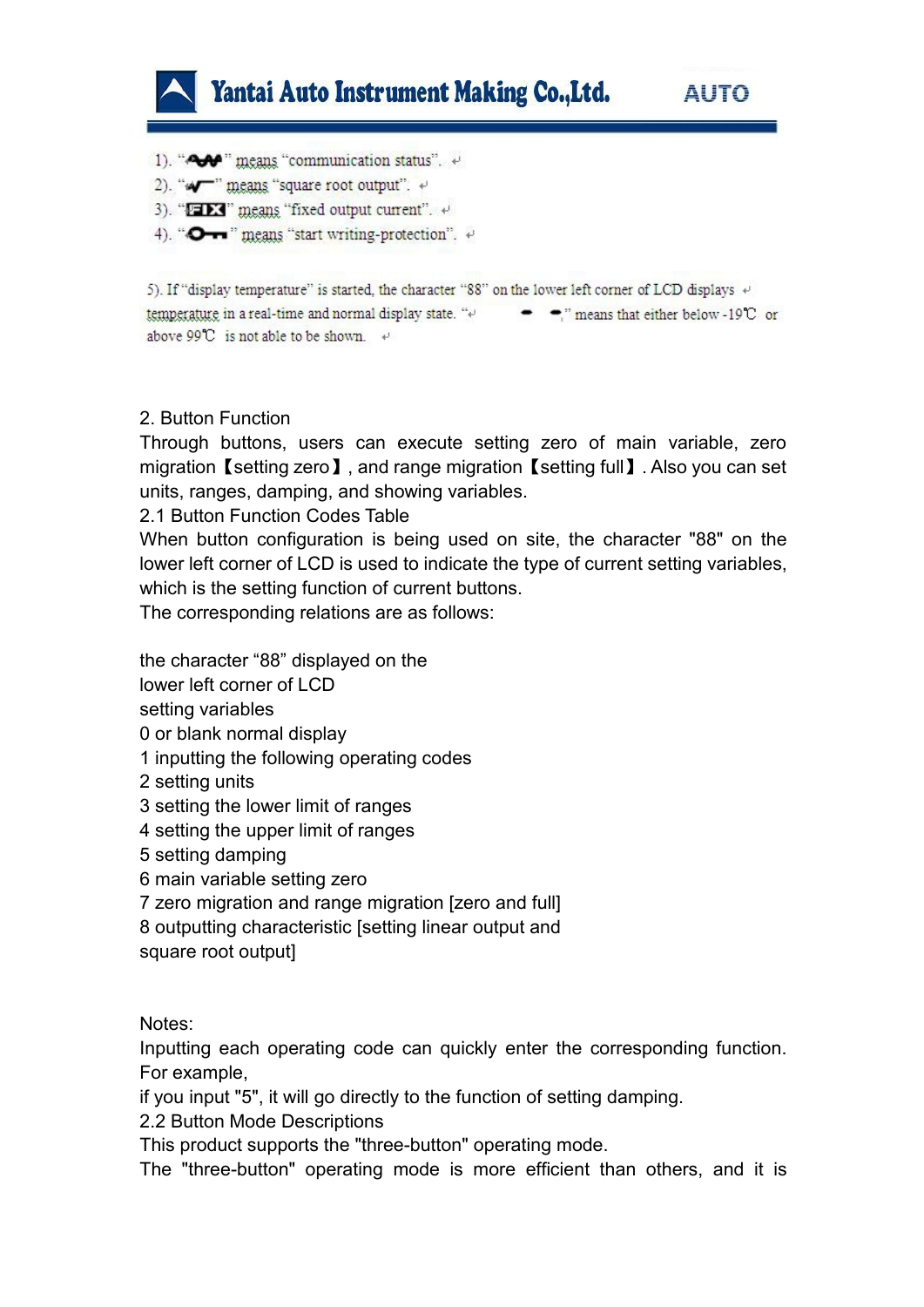

applied to products with three buttons on LCD. At this time, the button "Z" is used for going into the "prompting setting data" interface and shifting. The button "S" is used to enter the setting data interface, add digitals and save data. And the button "M" is mainly used for data storage.

2.3 Setting Data Methods

When the character "88" on the lower left corner of LCD shows "1" to "7", it means the product is in on-site configuration mode. Users can input passwords, modify parameters and shift by buttons.

During the process of setting data, the button "S" is used to adjust digitals and decimal points, "Z" is for shifting, and "M" is for storing data.

Setting steps are as follows:

1). Press "S" to enter the "setting data" interface, and meanwhile the sign bit starts flashing, which says the sign bit can be altered.

2). Press "S" again, you can switch the positive sign "+" or negative sign "-"<br>of digitals (up arrow "↑" means positive sign "+").

3). Pressing "Z" makes the first digital bit starts flashing, which says it can be altered. Then a longtime or continuous repeatedly pressing "S" can set digitals from "0" to "9".

4). Pressing "Z" once again can set digitals from the second bit to the fifth one orderly. The setting method is same as that of the first one.

5). After setting the fifth digital, please press "Z"to set the decimal points. Four decimal points flashing at the same time means you can set the decimal points now. Then press "S" to switch the decimal point position circularly.

6). After setting the decimal points, please press "Z", and down arrow "↓" flickering on prompts you to save settings.

7). Press "S" to save settings. You can make the sign bit flickeron and reset by pressing "Z".

Notes:

In the "three-button" operating mode, "M" can be pressed anytime to save settings quickly during the setting process. So you do not have to wait to save settings until down arrow "<sup>1</sup> starts flashing.

3. Operating Directions

3.1 Main Variable Setting Zero (Reset) Function

In the real-time and normal display state, pressing the combination buttons "M" and "Z" ("M" + "Z") meanwhile and keeping 5 seconds can go directly into the function of "main variable zeroing".

Notes:

1). Only the circuit boards above software version 1.4 can support the function of "M" + "Z" meanwhile.

2). For early software versions, you have to input the operating code "2" or "6"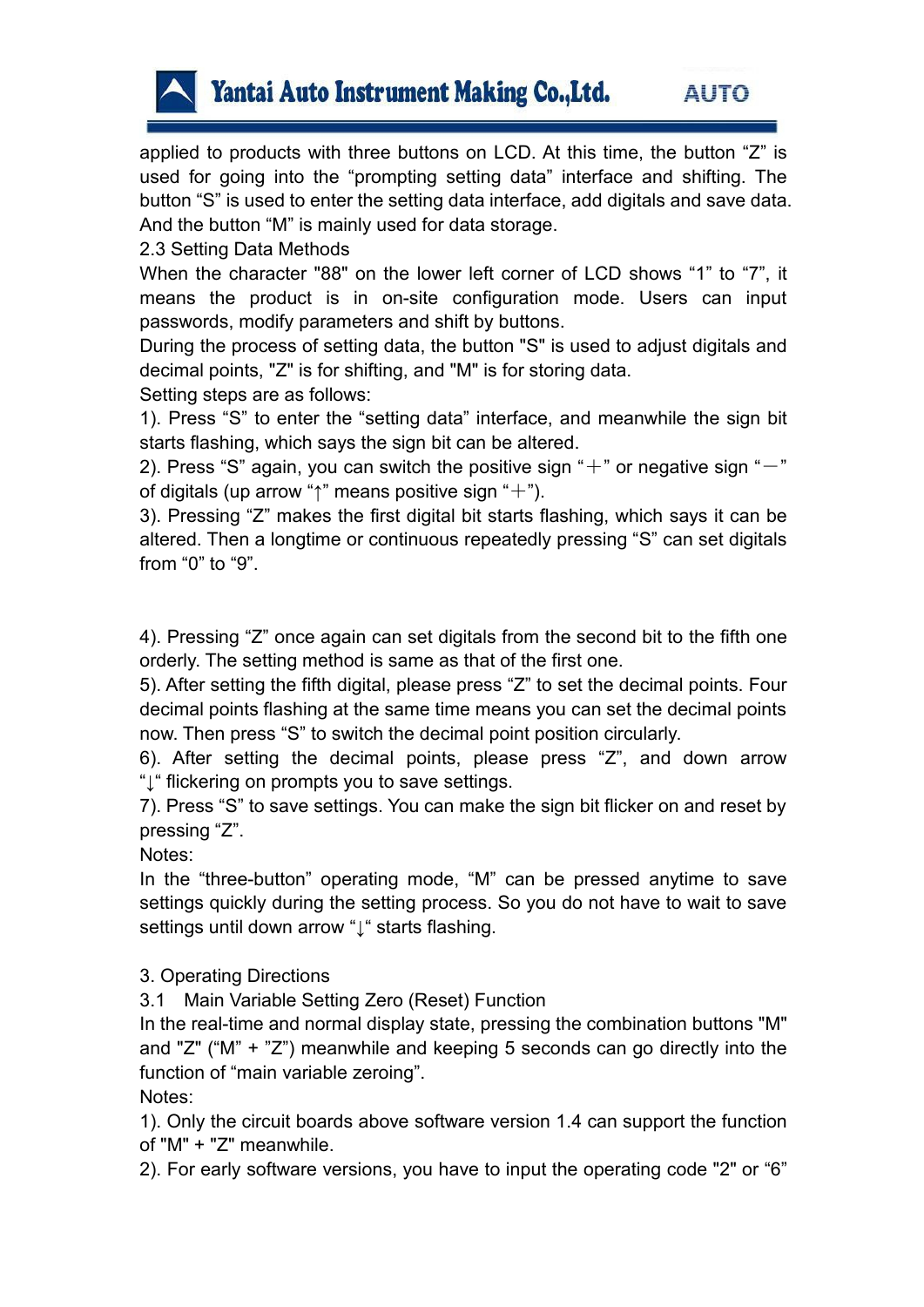

to execute the function.

After entering the "main variable zeroing" function, the function code displayed on the lower left corner of LCD is "6", the value showed in the middle of LCD screen is the current main variable , and "YES" or "NO" is at below area.

When "YES" is displayed, please press "M" or "Z" to execute the operation "main variable zeroing". After that, the output pressure should be "0".

When "NO" is displayed, please press "M" or "Z" to end the operation "main variable zeroing".

Pressing "S" can switch between "YES" and "NO".

#### 3.2 Configuration Function

3.2.1 Function Overview

In the real-time and normal display state, pressing "Z" can go into configuration data setting state. After that, "01" showed on the lower left corner of LCD prompts you to input operating codes. Different operating codes lead to different setting function interfaces. After setting corresponding functions, it will proceed cyclic settings automatically.

Users can finish inputting operating codes, setting the upper and lower limits of ranges and damping according to "2.3 Setting Data Methods".

Directions:

If the data setting overrun, LCD displays "OVER", then press "S" or "Z" to reset.

When the configuration data is completely set, it returns to the normal showing state. If users press "Z" again within 10 seconds, a new setting configuration process will begin and the inputting codes verification steps will also be skipped.

After entering the configuration data setting, if no button is pressed within two minutes, it will return to normal display.

In the "function 1", the following functions will be executed after inputting operating codes.

the character "88" displayed on the lower left corner of LCD setting variables

0 or blank normal display

1 inputting the following operating codes

2 setting units

3 setting the lower limit of ranges

4 setting the upper limit of ranges

5 setting damping

6 ("M" + "Z") main variable setting zero

7 ("S" + "Z") zero migration and range migration [zero and full]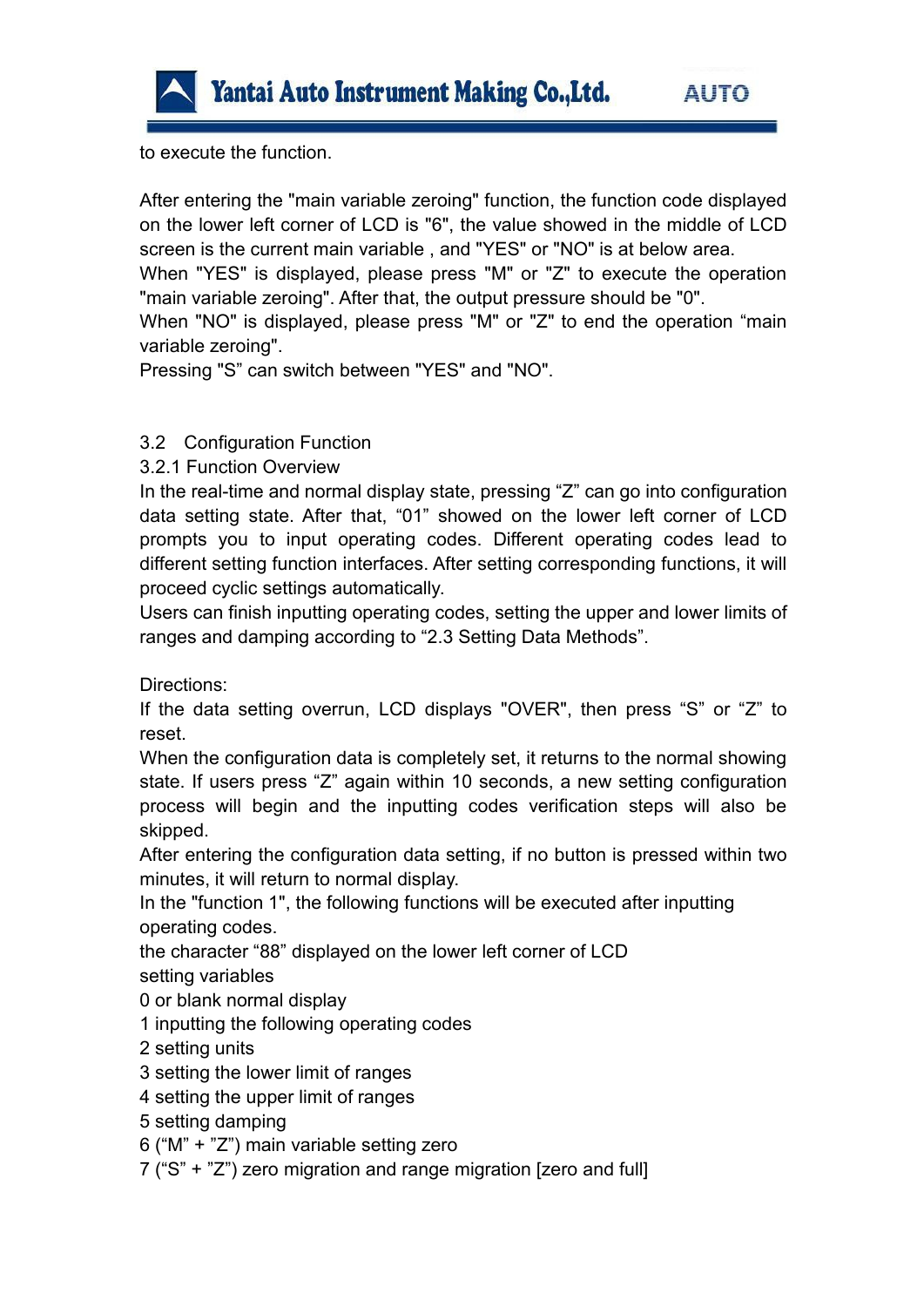

8 outputting characteristic [setting linear output and square root output]

Input " $* * * 2$ " (the first four digits are arbitrary) to set units. Input " $* * * * 3$ " (the first four digits are arbitrary) to set the lower limit of ranges. Input " $* * * * 5$ " (the first four digits are arbitrary) to set damping. Input " $* * * * 6$ " (the first four digits are arbitrary) to set main variable zeroing. Input " $* * * * 8$ " (the first four digits are arbitrary) to adjust output characteristic. If other data are input, it will return to normal display. This can avoid factitious errors.

3.2.2 Setting Units

During the process of setting units, the current selected unit is shown on the lower right corner of LCD.

The steps of setting units are as follows:

1). Press "S" to set main variable units in turn. The units include kPa, Torr, atm, MPa, inHO, inHG, ftHO, mmHO, mmHG, psi, bar, mbar, gcm, kgcm, Pa, etc. 2). Press "Z" or "M" to confirm the current selected unit of main variable. Then go directly into the function interface of "setting the lower limit of ranges".

Directions:

The unit "I4H2O" means 4℃ inch water column. The unit "m4H2O" means 4℃ millimeter water column.

3.2.3 Setting Ranges

When setting ranges, you have to input "the lower limit of ranges" first, then input "the upper limit of ranges".

During the process, the operating code on the lower left corner indicating "03" or "04" prompts you to input respectively "the lower limit" and "the upper limit". After setting the lower limit, it goes to "setting the upper limit" automatically. Please refer "2.3 Setting Data Methods".

3.2.4 Setting Damping

Users can go into the setting damping interface by inputting the operating code "5". Also you can go directly to set damping after setting the upper limit of ranges. Both ways are available.

The operating code "05" shown on the lower left corner of LCD means you should set damping. The inputting damping range is 0 to 32 seconds. Please refer "2.3 Setting Data Methods".

Special Notes: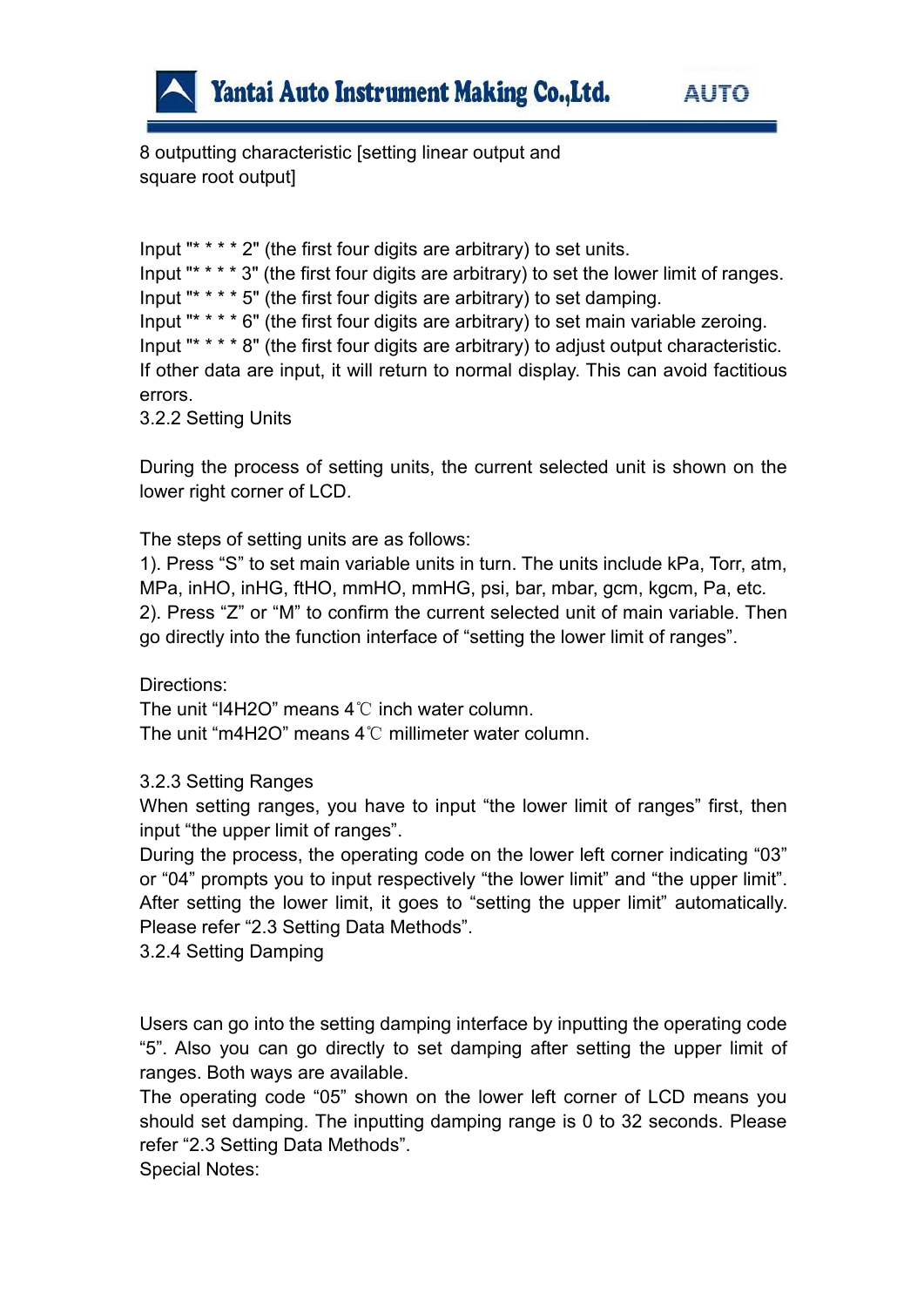

If you input damping value "05678", it will return to "restore factory settings".So the operation "backup data" is necessary before leaving factory.

3.2.5 Setting Output Characteristic

During the process of setting output characteristic, the current selected output characteristic (linear output "LIN" and square root output "SQRT") is shown on the lower right

corner of LCD.

The setting procedures are as follows:

1). Press "S" and select the current output mode (LIN or SQRT).

2). Press "Z" or "M" to confirm the current output characteristic and end this round of settings, then return to the function interface "ending setting" [The function code "0" is displayed on the lower left corner of LCD I. If no button is pressed within 10 seconds, it will return to normal display. Otherwise, a new round of settings will begin. 【 Do not need to input operating codes again】.It will continue to begin with setting units.

Notes:

"LIN" is linear current output and "SQRT" is square root current output.

3.3 Zero Migration【Setting Zero】 and Range Migration【Setting Full 】 the contract of the contract of the contract of the contract of the contract of the contract of the contract of the contract of the contract of the contract of the contract of the contract of the contract of the con

In the real-time and normal display state, pressing the combination buttons "Z" + "S"

meanwhile and keeping 5 seconds go directly into the migration state of "zero migration" and

"range migration". At this time, the operating code "07" is shown on the lower left corner of LCD

to prompt you to set zero and full.

"zero migration" means setting zero. The current pressure is set to the lower limit value of

ranges, and the output current value is adjusted to 4 mA.

"range migration" means setting full. The current pressure isset to the upper limit value of

ranges and the output current value is adjusted to 20 mA.

If no button is pressed within two minutes during the process, it will return to the normal

display state.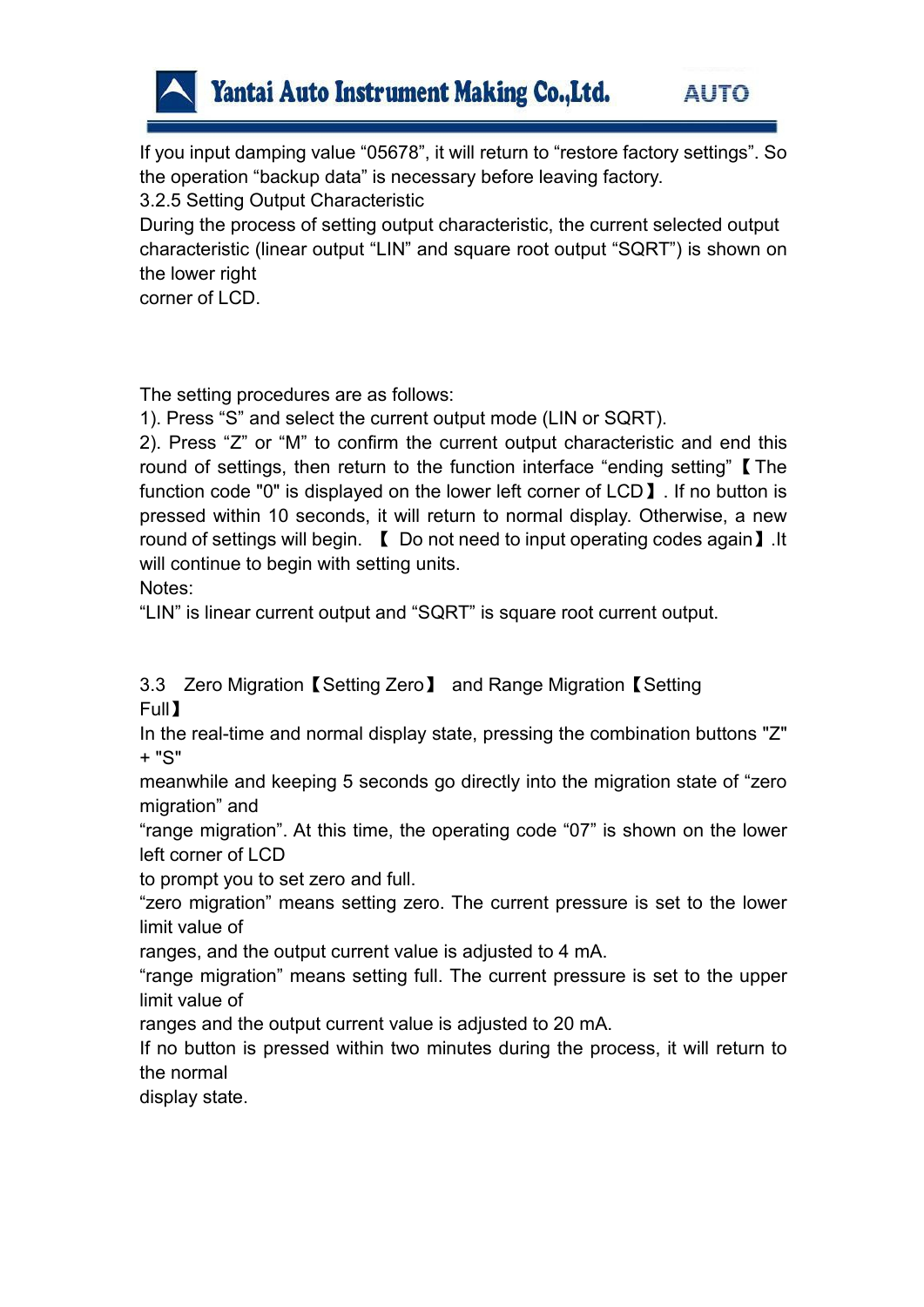

3.4 Display Variable Setting

LCD display screen can show one of three variables "current", "percentage", and "main

variable" or alternately show two of them (4 seconds interval). In real-time and normal display

state, you can modify the two variables by pressing "S". When two variables are set to be same,

the screen only shows one fixed variable. If two variables are set to be different, the screen

shows two values aternately.

The method is as follows:

Press the button "S", and the current showing variable (such as "current") changes, then it

will circularly display "current", "percentage", and "main variable". When the showing variable you

need (such as "main variable") appears on the screen, please loosen the button "S" to realize the

operation of showing variable "current" changing into "main variable".

Example:

The current showing variable "current" needs to be set to show "main variable" and "percentage"

alternately.

Steps:

You should press "S" to modify the first showing variable. LCD circularly displays "current",

"percentage", "main variable". Loosen the button "S" after showing "main variable". At this time,

"main variable" and "current" are alternately displayed.

Same way, when LCD displays "current", please press "S" to modify the second showing

variable. At this time, LCD circularly displays "current", "percentage", "main variable". Then

loosen the button "S" after showing "percentage". It means successful setting.

Notes:

This function can only be supported by the circuit boards above software version 2.5.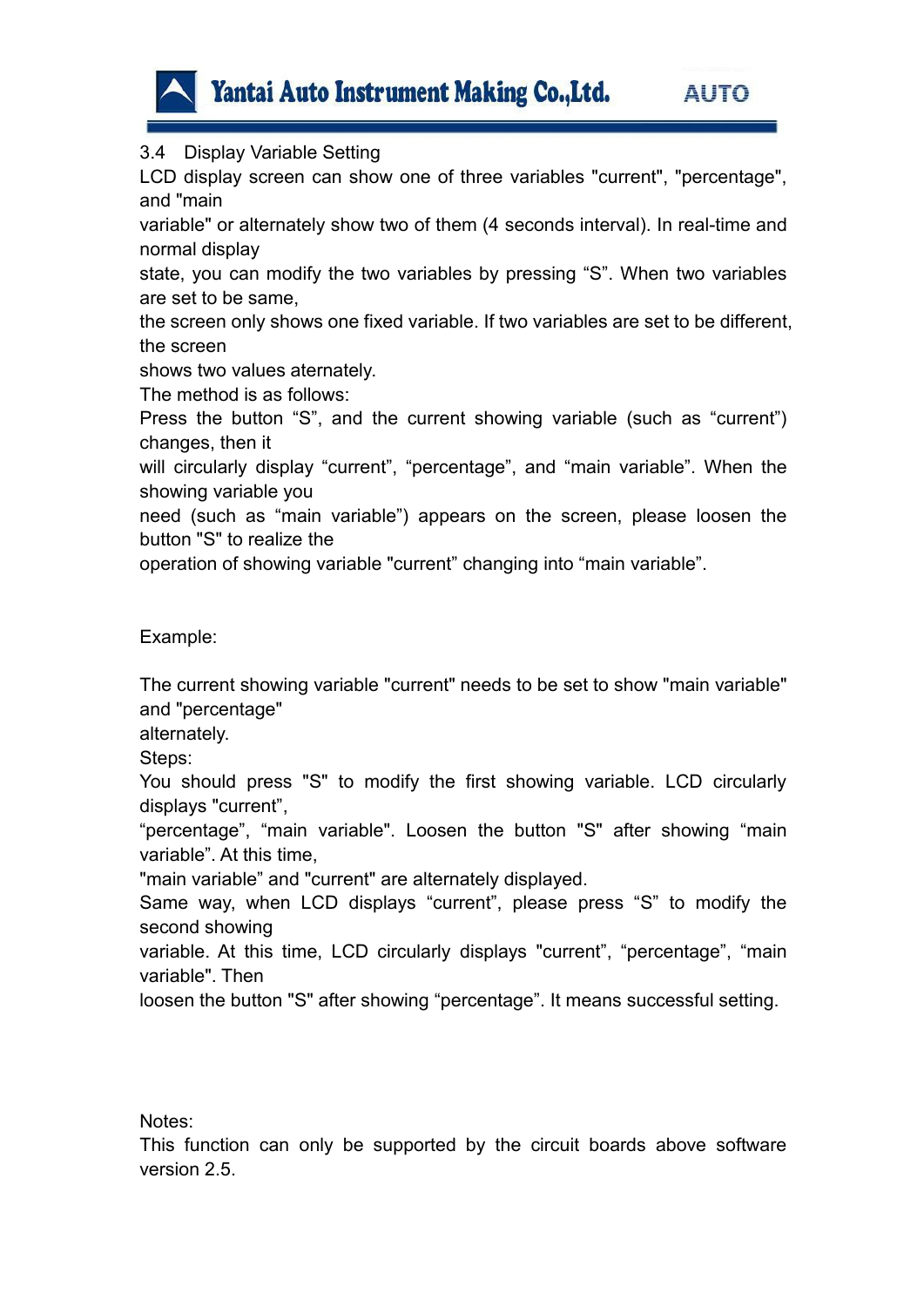

Moreover, the decimal point digits of "current" and "main variable" will be automatically switched

to three after being adjusted by buttons, and that of "percentage" will also be automatically

switched to one at the same time.

3.5 Restoring Factory Settings

If the configuration data of products have been backuped before leaving factory, users

can input the damping value "5678" by buttons to restore data on site.

The recovery methods of backup data are as follows:

1). Through "HART-CONFIG Tool" software

In the "output characteristic" page of " instrument configuration", input damping "5678"

first, then click on "writing", it will restore the backup data. 【Tip: The showing of "communication

failure" is normal and does not affect the data recovery during the process of writing data.

Because "5678" is not an effective damping value】

2). Through "HART375" handheld device

Select "damping " in the option "signal status" of "detailed setting", and input damping

"5678" first, then click on "writing", it can restore the backup data. 【Tip: The showing of

"communication failure" is normal and does not affect the data recovery during the process of

writing data. Because "5678" is not an effective damping value】

3). Through buttons

Select the fifth option and input damping"05678", then save data. It will restore the backup

data. 【This operation does not affect the real damping value】

Ninth,Transmitter Fault check and Repair

9.1Fault check

1.Output overload

Possible Cause and Correction method

An element orifice plates,etc.

Check the first element is whether the blockage.

The pressure pipe

Check the road whether leakage or blockage

Check the valve is whether full open.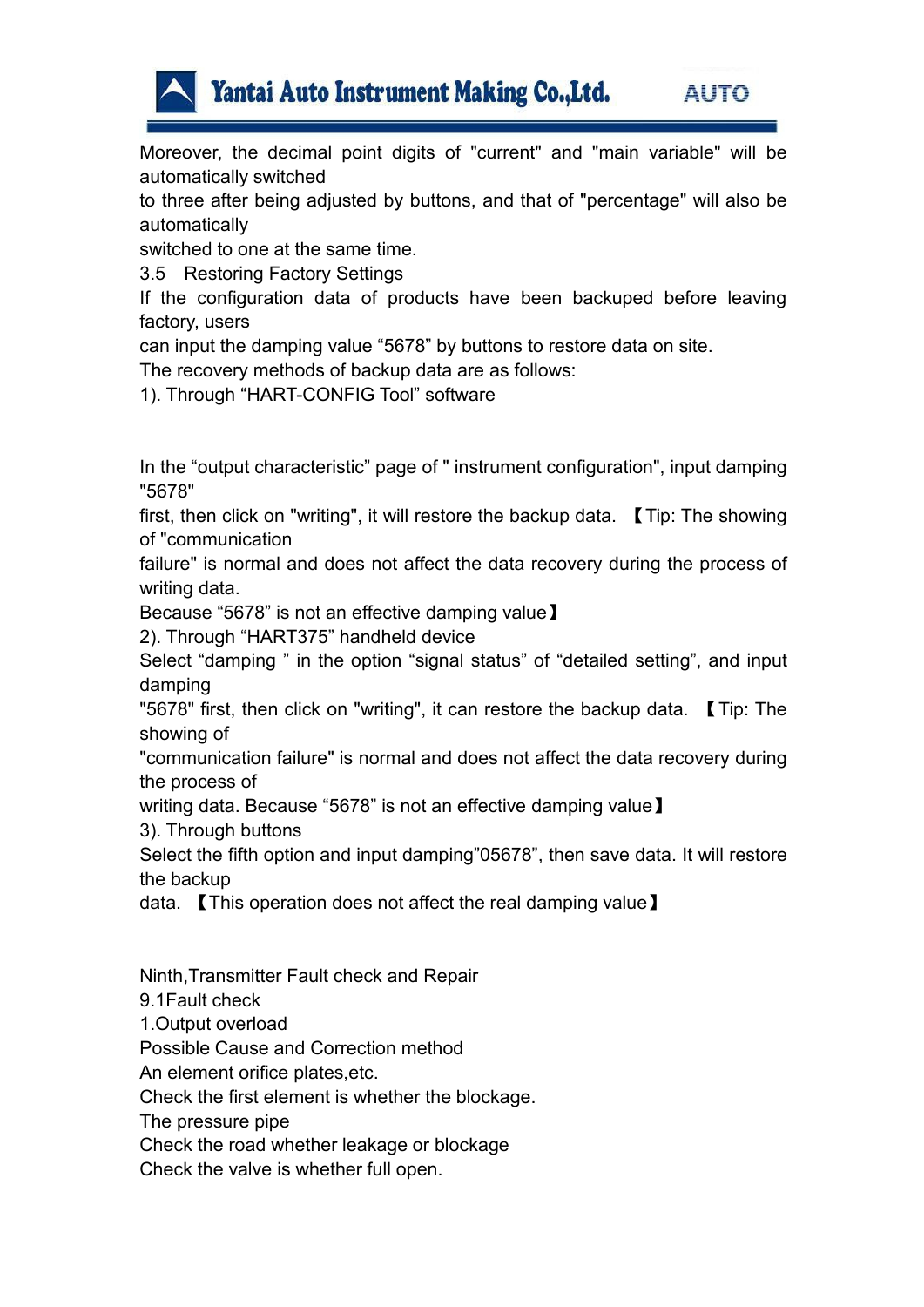

Check the fluid-filled pipe any remaining gas in the gas line is whether any remaining liquid.

Check the pressure pipe fluid density whether whether there is a change Check transmitter frank whether sediment

Electrical connection of transmitter

Ensure Connector is clean.At the same time check the sensitive parts of the connecting

Check the pins8, the reliability of next shell.

Transmitter electrical malfunction.

The backup plate to check for faulty circuit Board:replacement of faulty circuit boards.

Sensitive element

Check-sensitive element validation part of the power,check the power output Power

Check the power supply output

2.Output is not instability

Possible Cause and Correction method

Loop

Check the transmitter voltage,

Check for intermittent short circuits,broken roads,and more.

Note:you can't use greater than 100V voltage when you check the loop

Process pressure to an artery,

Regulation Potentio meter of Damping

The pressure pipe

In fluid-filled pipe is whether remaining gas, the gas line is whether there are remaining liquid.

Electrical connection of transmitter

Check short circuit or open circuit

Ensure Connector is clean.At the same time check the sensitive parts of the connecting

Check the pins8, the reliability of next shell.

Transmitter electrical malfunction.

The backup plate to check for faulty circuit Board:replacement of faulty circuit boards.

3.Output low or no output possible

Possible Cause and Correction method

An element

Check the first element of the installation and status.

Note:tested on medium of any changes that could affect the transmitter output

Loop

Check the transmitter voltage

Check the short and acceptance of the situation,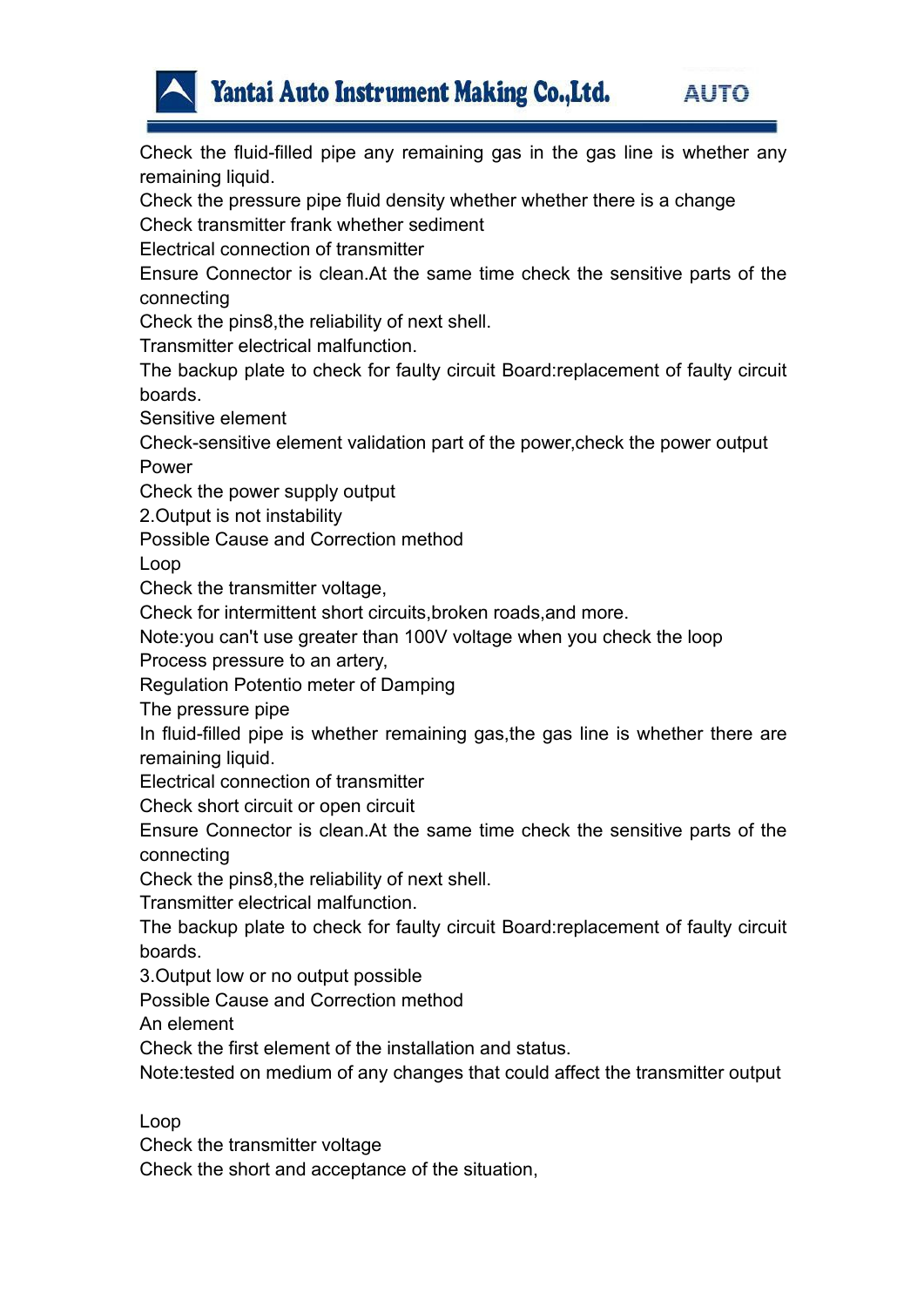



Check the next level, Check the circuit impedance Note:youcan'tusegreaterthan100Vvoltagewhenyouchecktheloop The pressure pipe Check the line connection correct. Check the road whether leakage or blockage. Check the fluid-filled pipe any remaining gas in the gasline is whether any remaining liquid. Check transmitter frank whether sediment Check the valve is whether full open Check the pressure pipe fluid density whether whether there is a change Electrical connection of transmitter Checkthealignmentelementisincontrolwithinthescope The inspection of sensitive components,wiring,whether a short circuit. Check the Connector is clean.At the same time check the sensitive parts of the connecting Check the pins8, the reliability of next shell Test diode malfunction of diode Replacement test diode or a short road test-end. Transmitter electrical malfunction. The backup plate to check for faulty circuit Board:replacement of faulty circuit boards. Sensitive element Check-sensitive element validation part of the power,check the power output 9.2Repair Transmitter no-mechanical and movable parts,little repair work. Testing terminal can be checked for instrument operation process with.The transmitter can be Divided into three main parts:Sensitive components,amplifiers and adjustable plate This section outlines the inspection method of components, assembly and disassembly steps and Fault repair. 1.Test Terminal The test terminals in parallel with the diodeD14,loop signal current through the diode,when the Header or the test instrument and the test terminal connection,and the diode in parallel,as long as the Voltage across the terminals remains lower than initial voltage diode has no current through the diode. In order to ensure the diode leakage,in the selection of test readings or connection header,resistance Connections or meter for4-20mADC output is not more than 10ohminternal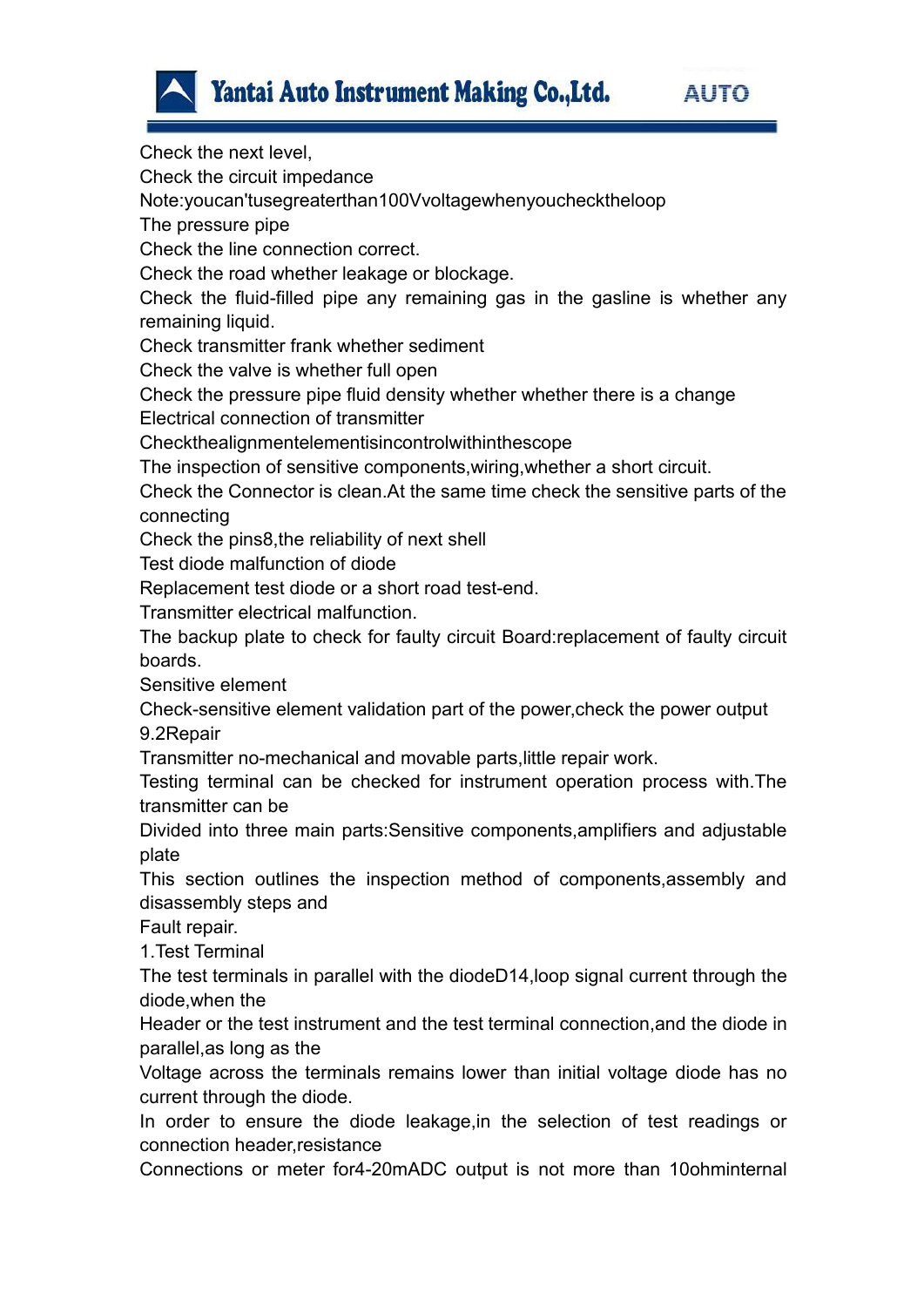

resistance,if up to30ohm

Test error is close to1,a socket terminal screw,with the banana plug connection 2.The sensitive parts of the examination

Sensitive components cannot be repaired in the field,remove the flange,if it is found that the

damage(for example:isolation diaphragm is damaged or oil),must be replaced.If it's not obvious

Damage can be checked using the following steps.

(1).Removal of sensitive components

(2).Remove the compensating plate,the redline,yellow line sensitive parts welding

(3).Check the sensitive component pin out.

(4).Sensitive component shell(measuring diaphragm is connected between the shell)resistance,the

resistancetomorethan10Megohm.

(5).Check lead capacitance between line and shell,the capacitance is150±30PF

3.Circuit board inspection.

The circuit board fault is very easy to check,as long as the change in the standby board,such as

Faults and can only be replaced.

4.The disassembly steps

.sensitive components

(1).Remove the sensitive components before putting the transmitter from the flow pipe and remove the.

(2).Unscrew the 4bolts,can take down flange.Be careful not to scratchor touch isolation diaphragm

(3).With a cloth soaked inneutraldetergent scrub the isolation diaphragm(cannot use any chloride or

Acid containing solution to clean,rinse)

(4).For easy installation,joint can rotate

Electrical shell

(1).Terminal is located in the name plate marked"electrical shell terminal side".Unscrew the cover

Terminal side,you can see the power signal terminal and a test terminal. Terminal permanently fixed not

On the shell removing,otherwise the housing between the two sides of the seal is damaged,the

explosion-proof structure for casing failure.The(2).Circuitboard is positioned on the name plate

marked"circuit side"electrical circuit side shell,unscrew the cover can see the circuit board,the best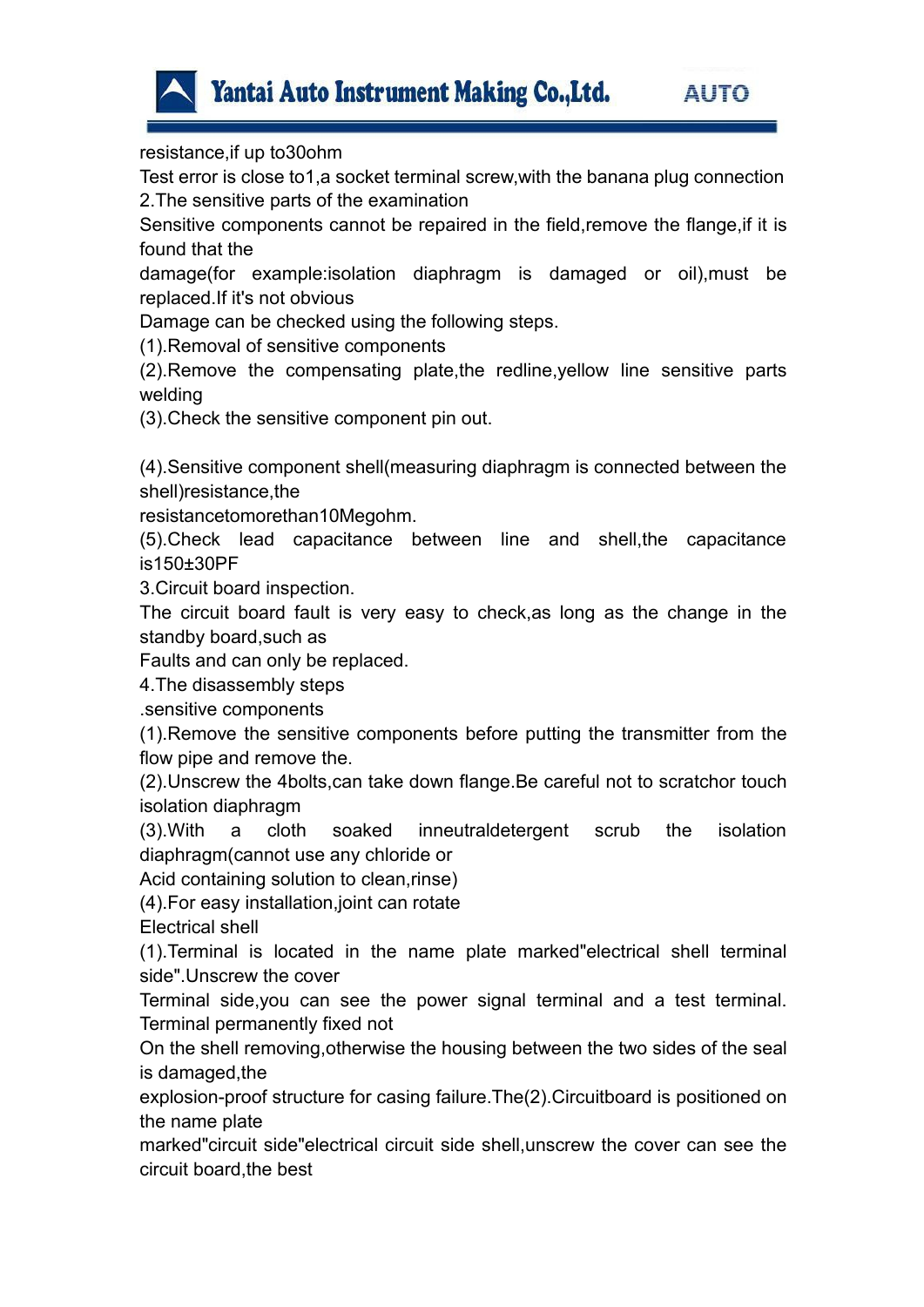

Power disconnect instruments and then take the circuit side cover.

(3).Remove the 3fastening screws,intelligent amplifiers can be removed.

(4).Modulation plate(welding in sensitive components,temperature compensation resistor board).

From the electrical housing remove sensitive component.

(1).As mentioned before,remove the intelligent amplifier.

(2).Unscrew the electrical housing.

(3).From the amplifier shell and unscrew the sensitive components.Be careful,don't damage the

Component lead.

Special attention,do not damage the diaphragm unscrew the sensitive components.

(4).Sensitive component is the whole welding parts,cannot remove.

5.Assembly steps

Prepare work

(1).Check all,replace if necessary,ring iscoated with a thin layer of silicone oil to ensure a good seal.

(2). Check the thread, thread thread thread for explosion-proofstructuretoensurethatthe6ringintact.

Connecttheelectricalhousingandthesensitiveelement

(1).The sensitive componentwrapped with thread sealing,to ensure the water not to electrical shell.

(2).Sensitive component is screwed to the electrical housing,screwinthe6fasteningto.Be careful,do

notdamageortwistedsensitivecomponentsinordertolead.

(3).Facilitates installation,

sensitivecomponentiscomposedofahighandlowvoltagesidelocation.

(4).On the lock nut.

Electrical shell

(1).Inspection of circuit boards are clean.

(2).Intelligent amplifier is fixed by screws.

Indicator

(1).In order to facilitate reading indicator,indicator can rotate.

(2).For some reason,indicator cover glass should be removed,must ensure that Otypering behind the glass in the original position,in order to proof,and reinstalled before the circlip must tighten,matter to the interstitial glass and metal mill(with less than11/2thickness gauge to check)

The transmitter body

(1).Otypering carefully into isolation cup.

(2).According to the requirements of the direction of the flange installed,hand tighten the 4bolts in.

(3).According to the following steps impaction flange.